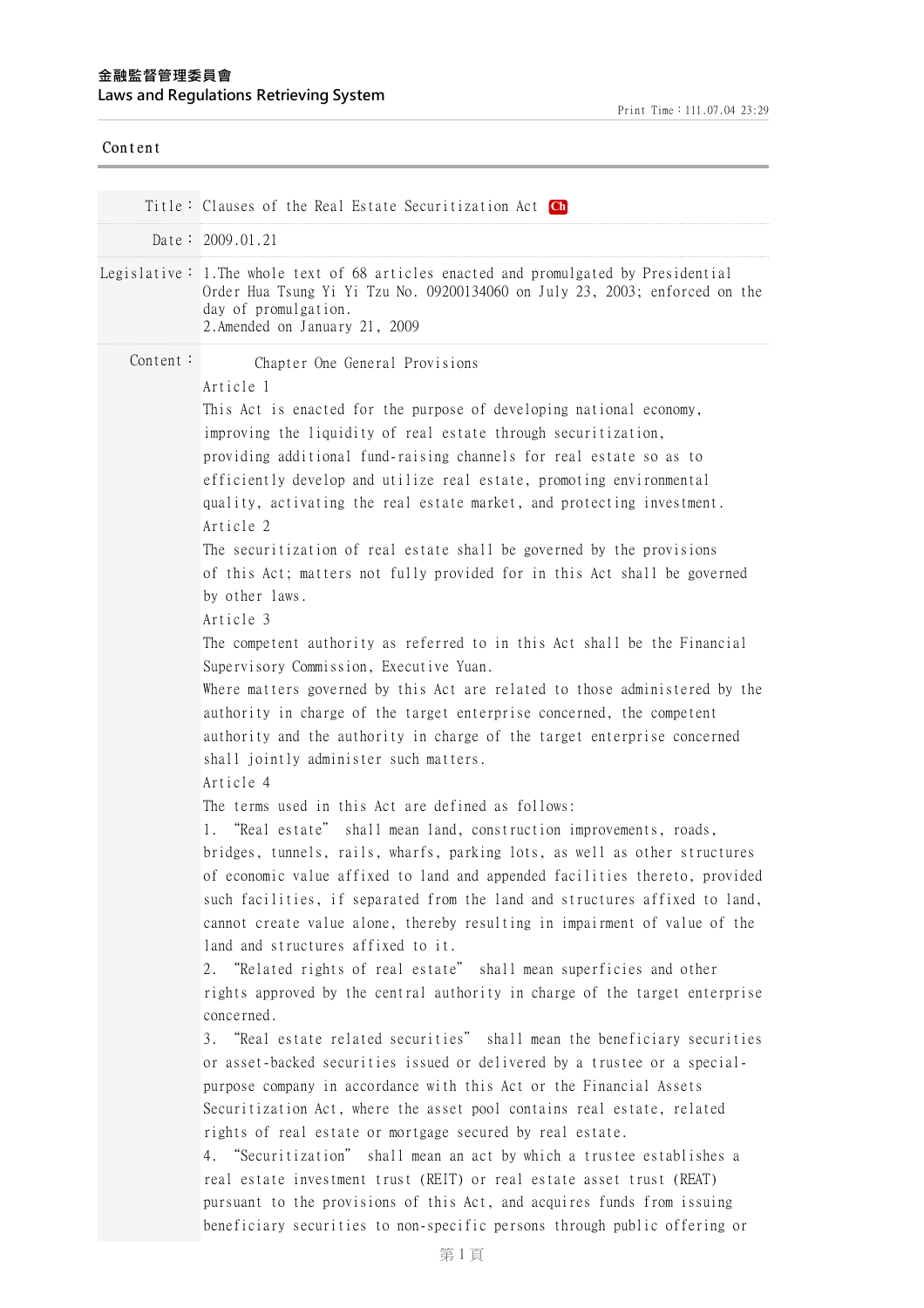delivering beneficiary securities to specific persons through private placement.

5. "Real estate investment trust (REIT)" shall mean a trust established pursuant to the provisions of this Act to invest in real estate, related rights of real estate, real estate related securities, as well as other investment objects approved by the competent authority, whereby the beneficiary securities of REIT are issued to non-specific persons through public offering or delivered to specific persons through private placement. 6. "Real estate asset trust (REAT)" shall mean a trust established pursuant to the provisions of this Act, by which trustors transfer their real estate or relevant rights to a trustee to issue REAT beneficiary securities to non-specific persons through public offering or deliver REAT beneficiary securities to specific persons through private placement, evidencing the beneficiaries' rights to the real estate of such trust, relevant rights, or profits, interests, and other proceeds accrued therefrom.

7. "Beneficiary securities" shall mean the following REIT beneficiary securities and REAT beneficiary securities:

(1) "REIT beneficiary securities" shall mean the document of title or certificate issued or delivered by the trustee for a REIT fund, evidencing the beneficiaries' rights of such trust property and the profits, interests, and other proceeds accrued therefrom.

(2) "REAT beneficiary securities" shall mean the document of title or certificate issued or delivered by the trustee for the REAT, evidencing the beneficiaries' rights of the principals of such trust property and the profits, interests, and other proceeds accrued therefrom.

8. "Trustee" shall mean an institution that may manage and dispose of trust property and publicly offer or privately place beneficiary securities under mandate.

9. "REIT fund" shall mean the trust property under a REIT contract that includes the proceeds and the profits, interests, and other income accrued therefrom from public offering or private placement of REIT beneficiary securities as well as the assets or rights purchased with the aforementioned.

10. "Trust supervisor" shall mean a person appointed by the trustee in accordance with the agreement of the REIT contract or REAT contract or the resolution adopted by a beneficiaries' meeting to exercise the powers as prescribed under this Act for the interest of the beneficiaries. 11. "Interested party" shall mean the interested party as defined in

Article 7 of the Trust Enterprise Act.

12. "Real estate management institution" shall mean a real estate investment enterprise, construction enterprise, construction management enterprise, real estate purchase/sale and leasing enterprise, or other institutions approved by the competent authority that is engaged by a trustee to manage or dispose trust property.

13. "Closed-end fund" shall mean a fund where its investors may not request the trustee to repurchase the beneficiary securities held by them during the duration of the fund.

14. "Open-end fund" shall mean a fund where its investors may request the trustee to repurchase the beneficiary securities held by them during the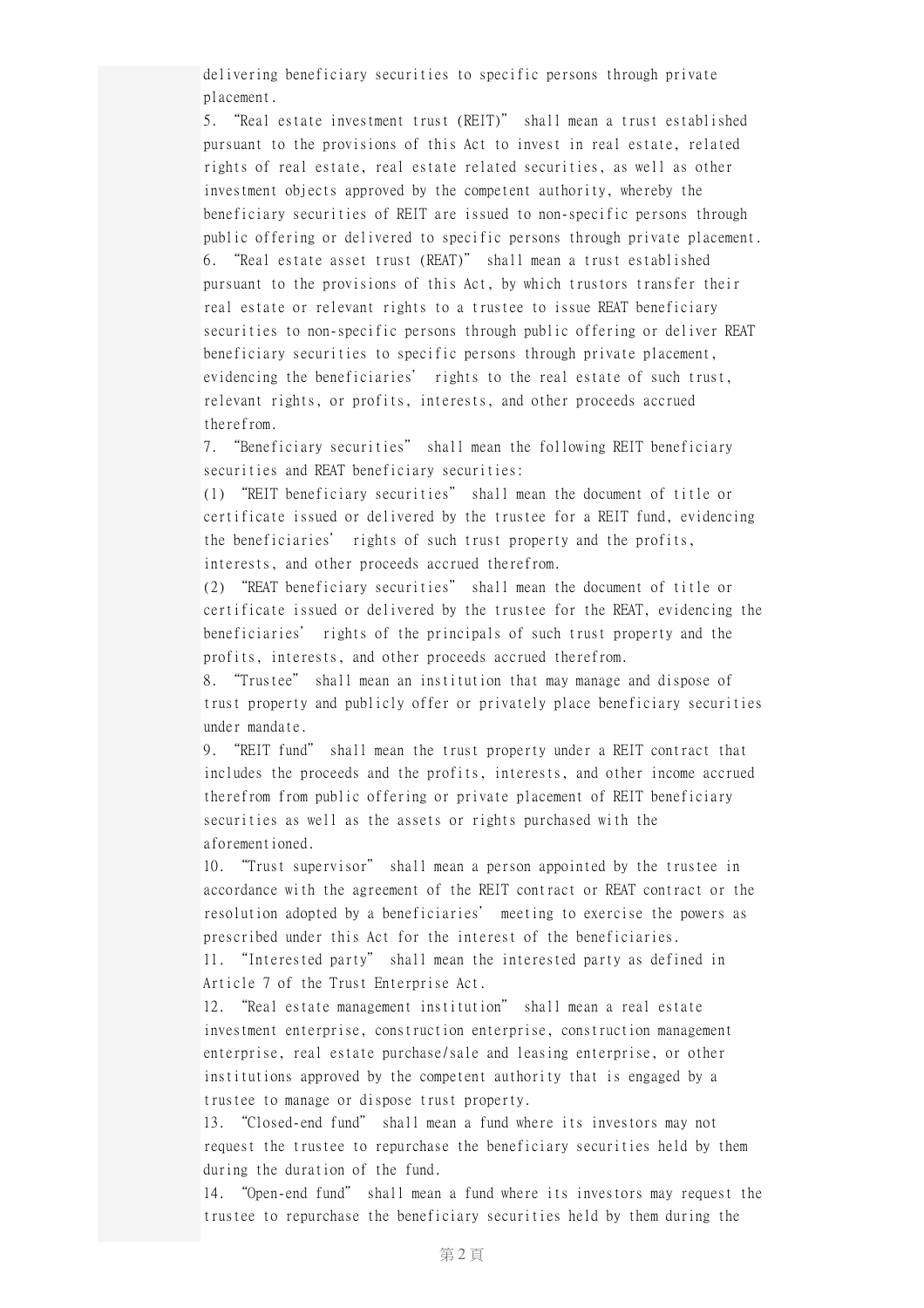duration of the fund.

15. "Professional appraisers" shall mean real estate appraisers or other professionals engaged in real estate appraisal pursuant to other laws. 16. "Promoters" shall mean owners of real estate, holders of related rights of real estate or cash financiers who are committed to investing in a REIT fund when the trustee applies for or registers the public offering or private placement of the fund.

17. "Arranger" shall mean the entity that arranges and makes overall planning for the public offering or private placement of beneficiary securities.

18. "Real estate or related rights of real estate under development" shall mean real estate or related rights of real estate currently undergoing or under planning of development, construction, reconstruction, or renovation.

The trustee depicted in Subparagraph 8 of the preceding paragraph shall be limited to the trust enterprises as defined in the Trust Enterprise Act that has been established for at least three (3) years and has been rated above a certain level by a credit rating institution recognized by the competent authority.

For those trust enterprises that only engage in the REIT or REAT business, the competent authority shall prescribe separate provisions for the minimum paid-in capital, shareholder structure, qualifications of the responsible persons, special knowledge or experience required of operating and managerial personnel, and business restrictions for such enterprises. A real estate management institution depicted in Subparagraph 12 of Paragraph 1 hereof shall meet certain requirements and enter a service agreement with the trustee that specifies its power, obligations, responsibilities and matters of compliance.

The certain requirements and particulars to be noted in the service agreement mentioned in the preceding paragraph shall be drawn up by the trust association in consultation with the trade associations of the related real estate management institutions and submitted to the competent authority for approval.

The arranger depicted in Subparagraph 17 of Paragraph 1 hereof shall meet certain requirements; such certain requirements and other rules for the arranger shall be drawn up by the trust association in consultation with relevant trade association and submitted to the competent authority for approval.

Article 5

The beneficiary securities publicly offered or privately placed pursuant to the provisions of this Act shall be under the category of other securities approved by the competent authority as defined in Article 6 of the Securities and Exchange Act.

Chapter Two Real Estate Investment Trust

Section One Public Offering and Private Placement of Real Estate Investment Trust Funds

Article 6

To publicly offer or privately place REIT beneficiary securities, the trustee shall submit the following documents to the competent authority for approval or effective registration. The regulations governing the review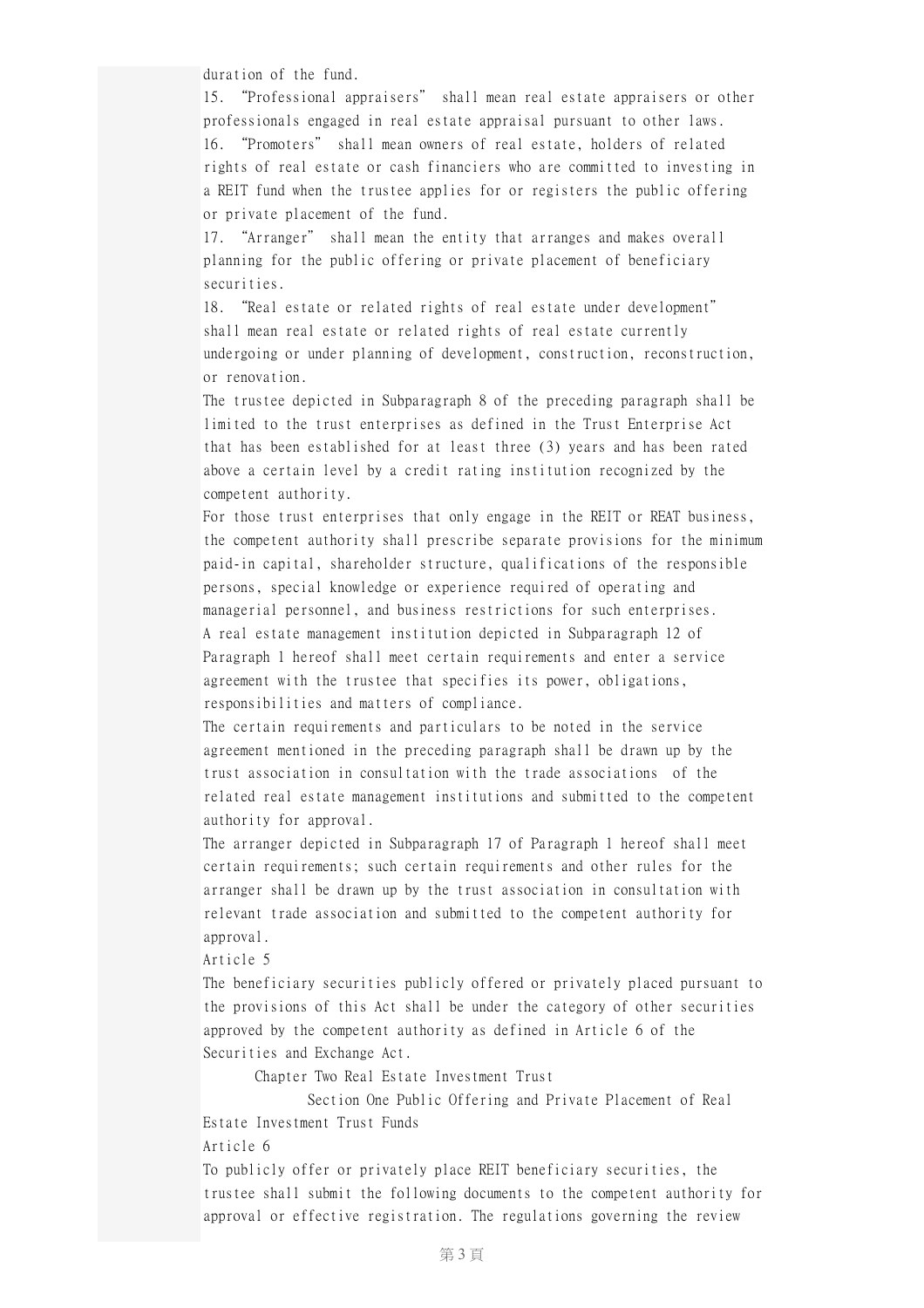process, requirements for approval or effective registration, and other matters of compliance shall be prescribed by the competent authority:

1. The REIT plan;

2. The REIT contract;

3. A comparison table of the REIT contract and the standard contract specimen;

4. The prospectus or investment memorandum;

5. Documentation evidencing that the operating and managerial personnel of the REIT fund are in compliance with the regulations prescribed by the competent authority;

6. Namelist, and documentation of qualifications, and consent letter (to the appointment) of the trust supervisor, if any;

7. Minutes of the resolution adopted by the trustee's board of directors for public offering or private placement of REIT beneficiary securities; 8. Explanations regarding the methods of managing and disposing the trust property. Where a real estate management institution is appointed to manage or dispose trust property, the appointment agreement or other documentary proofs are required;

9. Case checklist filled out by the trustee and reviewed by a certified public accountant (CPA) or lawyer;

10. Legal opinions of a lawyer; and

11. Other documents as required by the competent authority.

The competent authority shall consult with the central competent authority in charge of the target enterprise concerned for written opinions when examining the documents as prescribed in the preceding paragraph. Where a REIT fund has promoters, the promoters shall not be

misrepresentative , fraudulent or misleading with regard to the information they provide to the trustee for the public offering, issuance or private placement of REIT beneficiary securities.

Where the promoters of a REIT fund violates the preceding paragraph, they shall be held liable for damages sustained by the bona fide purchasers or sellers of the beneficiary securities therefrom.

Where the real estate or related rights of real estate that the promoters plan to assign has lien thereon, the promoters shall remove the lien registration and provide the trustee with relevant proof document. Article 7

The Trustee that plans to publicly offer or privately place REIT funds overseas for domestic real estate investment shall apply for the approval of the Central Bank prior to the application for approval or effective registration of public offering, additional offering, or private placement.

Article 8

A REIT plan shall contain the following particulars:

1. Name and address of the trustee; where a real estate management institution is appointed to manage or dispose the trust property, the name and address of the appointed institution; and names and addresses of the promoters and arranger, if applicable;

2. Name and duration of the REIT fund;

3. Matters concerning REIT beneficiary securities as follows:

(1) The total amount of the REIT fund to be publicly offered or privately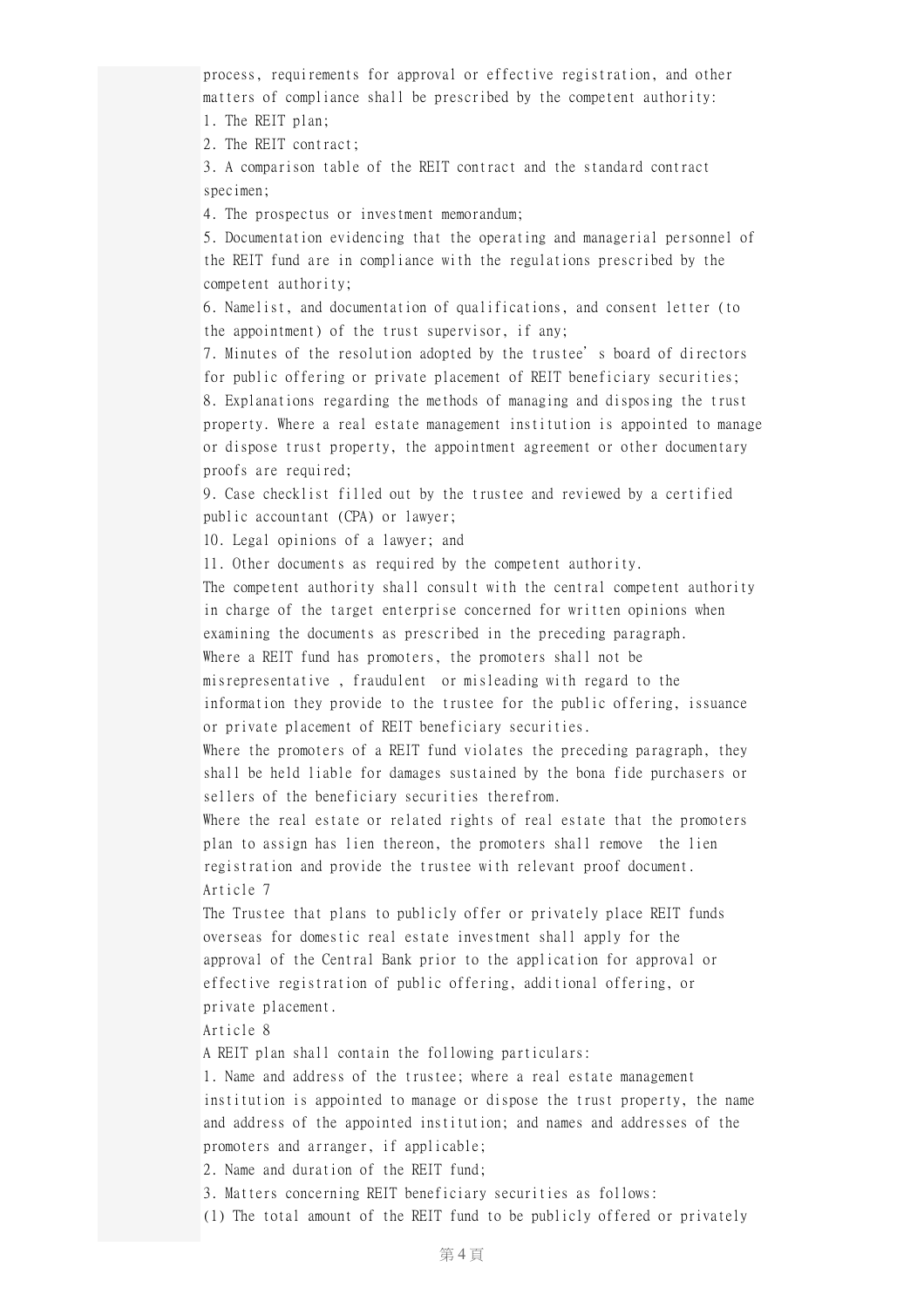placed and the total units of beneficial interests; and

(2) Methods and dates of issuance or delivery, the amount of purchasing each unit of beneficial interests, expenses, and transfer restrictions of REIT beneficiary securities;

4. Conditions under which the publicly offered or private placed REIT fund is established or not established, and method of handling in case the REIT fund is not established;

5. Valuation method, valuation bases, and expert opinions regarding the expected income of the trust property;

6. Investment plan: including the types and locations of real estate or other investment objects planned to purchase, manage or dispose, and planned holding period, sources of funds, utilization and management modules, cost recovery, financial projections, and estimated rate of return;

7. Real estate development plan: including the types and locations of real estate or related rights of real estate planned for development, and related market analysis, feasibility study, title search report, appraisal report, planned development schedule and projects, phase plans and control modules for acquisition, development, sale or operation management plans , sources of funds, fund utilization and control modules, cost recovery, financial projections and estimated rate of return, expert opinions, and self-evaluation plan;

8. In case the real estate development project is delayed or not completed , the method of handling, impact on the interests of the beneficiaries, and agreement on rights and obligations among the trustee, the real estate management institution, and the beneficiaries; and

9. Other matters as required by the competent authority.

The experts that offer opinions as prescribed in Subparagraph 5 and Subparagraph 7 of the preceding paragraph shall not be a related party or substantive related party as defined in The Statement of Financial Accounting Standards No. 6 to the trustee or the owners of the real estate. Article 9

The trustee shall operate the REIT business in accordance with the REIT plan approved by or effectively registered with the competent authority. The trustee, after publicly offering or privately placing REIT beneficiary securities, shall not alter the REIT plan unless with the resolution of the beneficiaries' meeting as well as the approval of, or effective registration with the competent authority. However, if the alteration has no significant impact on the rights and interests of the beneficiaries, such alteration may be made with the approval of, or effective registration with the competent authority.

The application or registration as referred to in the preceding paragraph shall be made in an application form or registration form, which shall expressly state the contents of and reasons for the alteration, together with the following documents:

1. The REIT plans before and after alteration as well as the corresponding comparison table;

2. Minutes of the beneficiaries' meeting, which is exempted if the alteration meets the condition prescribed in the proviso of the preceding paragraph;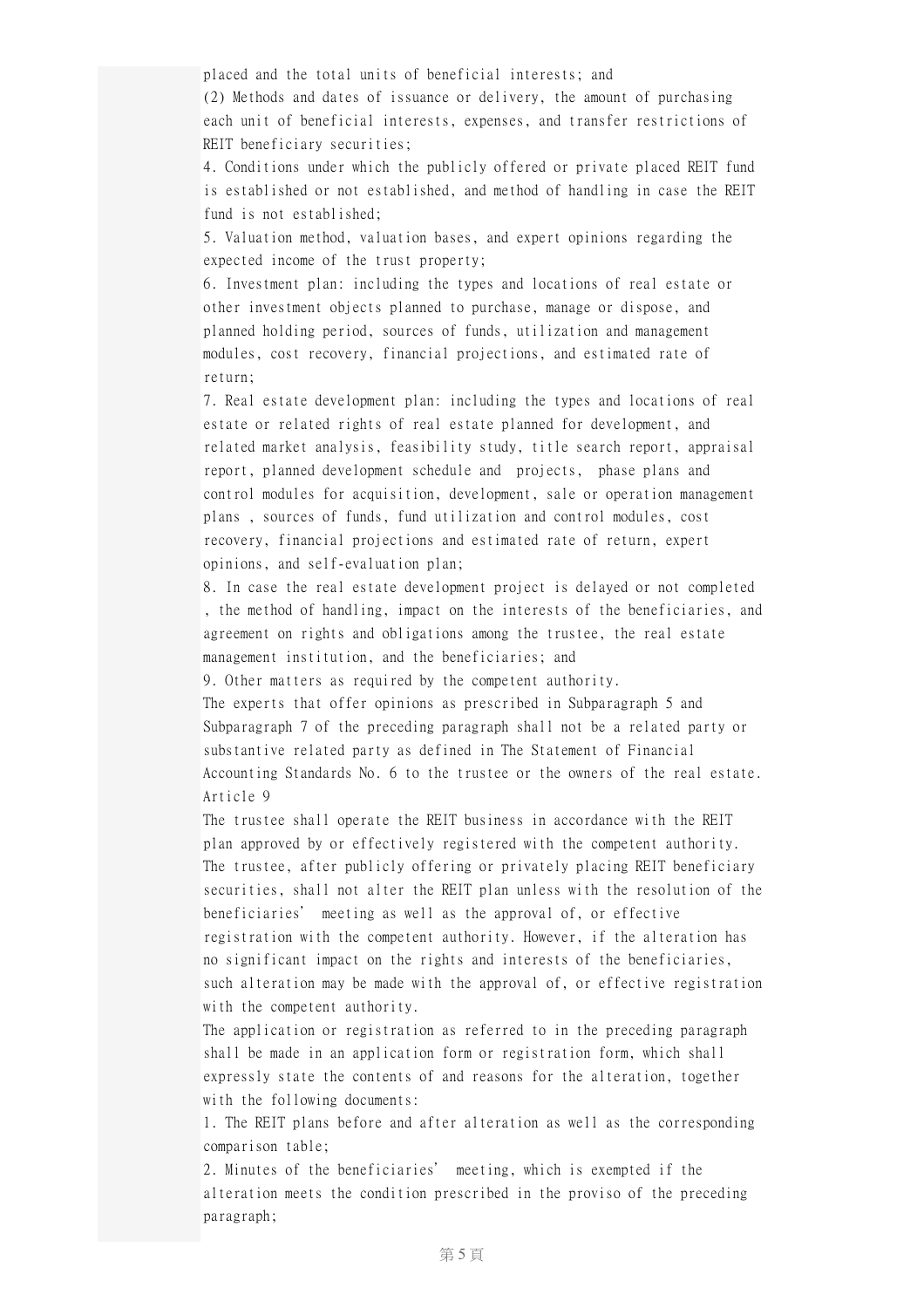3. Evaluation and expert opinions on whether or not the alteration has any significant impact on the rights and interests of the beneficiaries; and 4. Other documents as required by the competent authority. The competent authority shall consult with the central competent authority in charge of the target enterprise concerned for written opinions when examining the documents as prescribed in the preceding paragraph. Any additional amount of REIT fund to be publicly offered or privately placed by the trustee beyond the total amount approved by or effectively registered with the competent authority shall obtain the resolution of the beneficiaries' meeting, and in such event, the provisions in Article 6 herein, instead of the provisions in the preceding three paragraphs shall apply.

Article 10

The REIT contract shall be made in written form and contain the following matters:

1. name and address of the Trustee: where a real estate management institution is appointed to manage or dispose of the trust property, the name and address of the institution is so appointed as trustee; 2. name and duration of the REIT Funds;

3. the total par value of the REIT Funds publicly offered or privately placed and the total units of beneficial interests;

4. methods and dates of issuance or delivery, amount of purchasing each unit of beneficial interests, expenses, and transfer

restrictions of REIT Beneficial Securities;

5. obligations and duties of the Trustee and the real estate management institution appointed to manage or dispose of trust property, if any;

6. basic principles, scope, and investment strategies of the utilization of the REIT Funds;

7. matters of the REIT Funds regarding borrowed money and the corresponding upper limit as well as idle funds;

8. items, timing and payment method of the distribution of REIT Funds investment proceeds;

9. items and corresponding calculation methods, payment method and timing of the expenses that the REIT Funds shall reimburse; 10. the Trustee's remuneration and its variety, calculation method,

and payment timing and method;

11. calculation method of the REIT Fund net asset value (including the real estate assessment method, evaluation basis, assessment duration, calculation duration of the net asset value, time limit and method of announcement);

12. calculation and announcement methods of the net asset value per unit of beneficial interests;

13. reasons for convening a beneficiaries' meeting by the Trustee; 14. reasons for the appointment of a Trust Supervisor by the Trustee as well as the special knowledge or experience of such Trust Supervisor;

15. reasons for the alteration, rescission, reasons of termination, termination procedures, and matters to be handled after the termination of the REIT contract;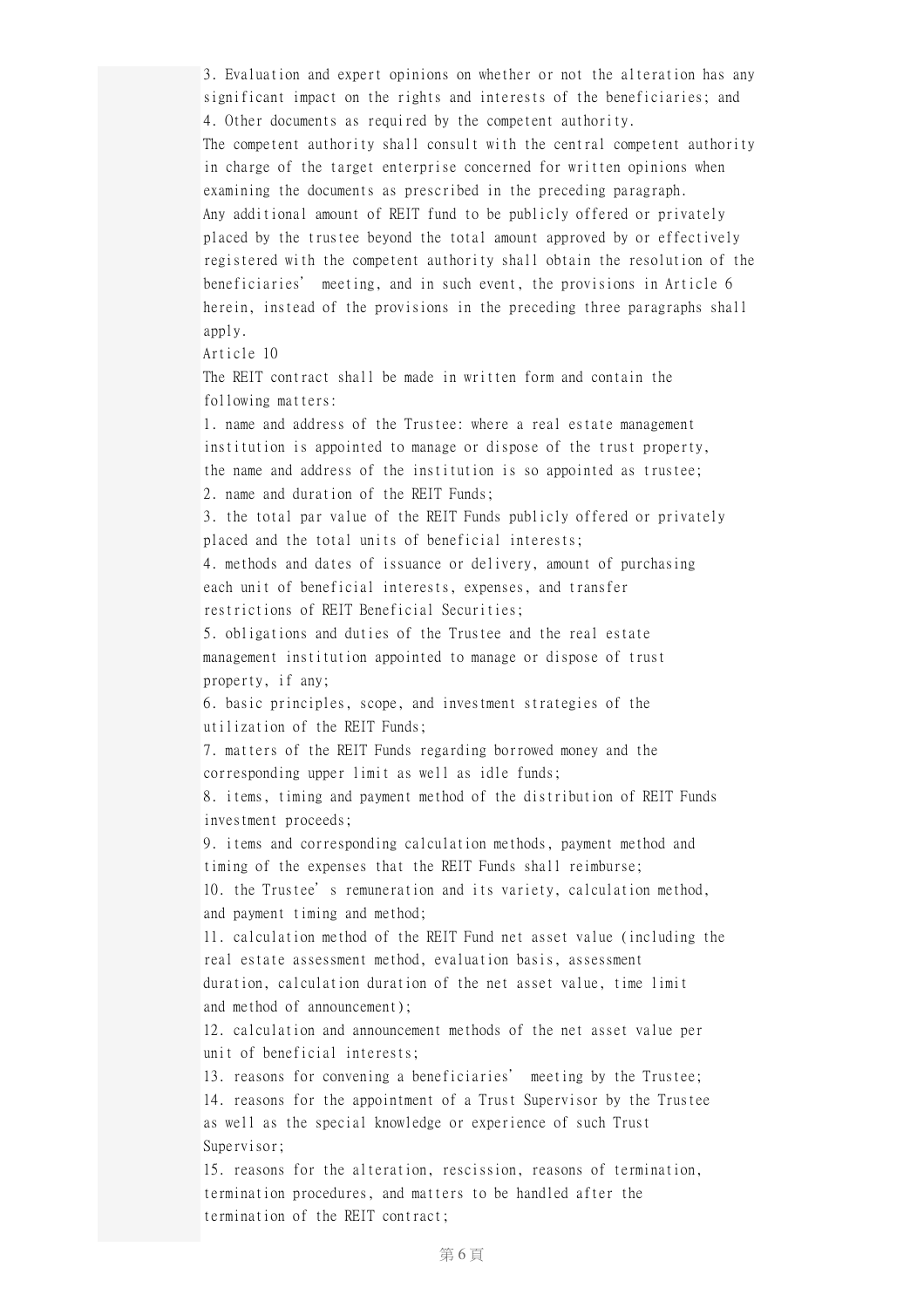16. where the REIT Funds no longer exist, the settlement method of the funds and the calculation method, payment method and timing of the currency amount or property that the beneficiaries request for return; and 17. others prescribed in Article 19, Paragraph 1 of the Trust Enterprise Act and by the competent authority. Article 11 The provisions under Chapter 2, Section 7 of the Financial Asset Securitization Act shall apply mutatis mutandis to the alteration and termination of the REIT contract, unless otherwise provide for in the trust contract and recorded in the prospectus or the investment memorandum. Article 12 The Trust Trade Association shall stipulate a standard contract model for REIT Funds publicly offered by the Trustee and submit to the competent authority for approval. With regard to the REIT Funds publicly offered by the Trustee, the stipulation and alteration of the REIT contract regarding the extent of the protection of beneficiary's rights and interests shall not be lower than that defined in the standard contract model for REIT Funds approved by the competent authority. Article 13 The Trustee may conduct private placement of REIT Beneficial Securities to the following objects: 1. banking enterprises, finance bills enterprises, trust enterprises, insurance enterprises, securities enterprises or other juristic persons or institutions approved by the competent authority; or 2. natural persons, juristic persons or funds that meet the requirements as prescribed by the competent authority. The total subscribers as referred to in Subparagraph 2 of the preceding paragraph shall not exceed thirty-five (35) persons. The Trustee shall have the obligation of providing financial, business or other information regarding the private placement for the reasonable requirements made by the objects described in Paragraph 1, Subparagraph 2 prior to the completion of the private placement. The Trustee shall report to the competent authority for the record within fifteen ( 15) days after the date when the purchase price payment of REIT Beneficial Securities is completed. The transfer limitations of privately placed securities shall be explicitly noted on the REIT Beneficial Securities, and recorded in related written documents delivered to the subscriber or purchaser. Article 20, Article 43-7, and Article 43-8, Paragraph 1 of the Securities and Exchange Act shall apply mutatis mutandis to the REIT Beneficial Securities privately placed. Article 14 After the application or registration of the public offering of REIT Funds is approved or effectively registered with the competent authority, the Trustee shall commence the offering within three (3) months upon the receipt of the written approval or after the date when

the registration takes effects; provided, that those with reasonable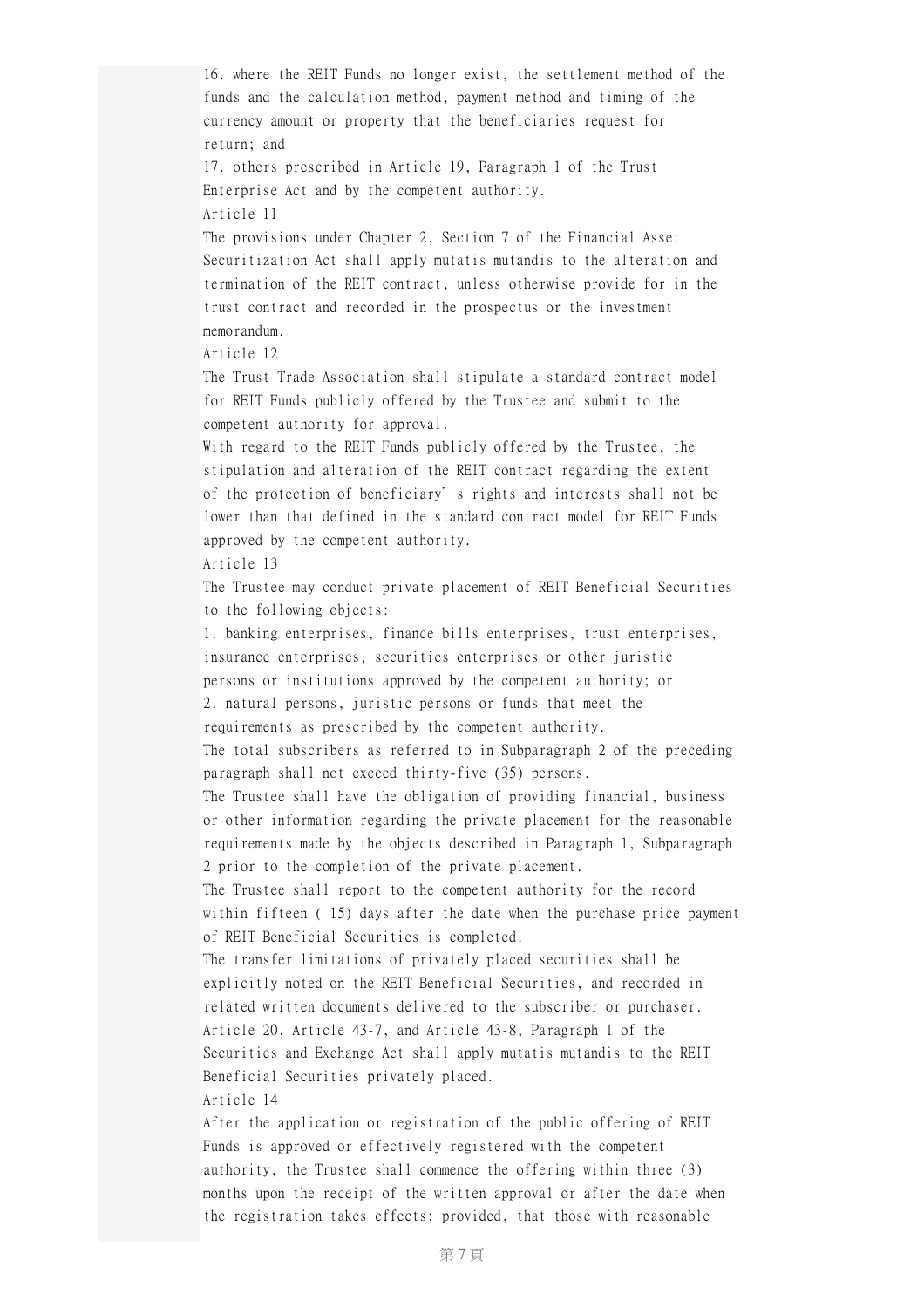reasons may apply to the competent authority for an extension prior to the expiry date. The extension shall not be longer than three (3) months and shall be granted once only. The Trustee shall report to the competent authority for the record within five (5) business days after the offering of the REIT Funds is completed. If the Trustee fails to collect minimum amount raised for the establishment of the REIT Funds at the expiration of the fund offering duration, the Trustee shall inform the beneficiaries in written form and submit to the competent authority for the record within ten (10) business days after the expiration of fund offering duration, and s hall manage the consequent matters in accordance with the REIT plan. Article 15 When a trustee publicly offers beneficiary securities according to the REIT plan, the trustee shall provide the subscribers or purchasers with a prospectus in a manner prescribed in the Securities and Exchange Act. When a trustee privately places beneficiary securities, the trustee shall provide the subscribers or purchasers with an investment memorandum in a manner prescribed by the competent authority. The guidelines for information to be published in the prospectus in Paragraph 1 hereof and the investment memorandum as referred to in the preceding paragraph shall be prescribed by the competent authority. Article 16 The REIT Funds shall be only subject to Closed-End Funds; provided, that Open-End Funds attached with repurchasing time, quantity or other limits may be collected with the approval of the competent authority. Section Two Utilization of Real Estate Investment Trust Funds Article 17 The investment or utilization of a REIT fund shall be limited to the following objects: 1. Real estate under development or generating stable income; 2. Related rights of real estate under development or generating stable income; 3. Real estate related securities; 4. Scope of utilization as prescribed in Article 18; and 5. Other investment or utilization objects approved by the competent authority The minimum investment or utilization ratio of a REIT fund in cash, government bonds as well as investment objects set forth in the preceding Subparagraphs 1 to 3 shall be prescribed by the competent authority. The investment of a REIT fund in securities set forth in Article 6 of the Securities and Exchange Act shall not exceed a certain ratio and amount of the offering limit. The certain ratio and amount shall be prescribed by the competent authority. Where a REIT fund plans to invest in real estate or related rights of real

estate under development, the REIT fund may not be drawn on until such real estate or related rights of real estate has obtained the construction permits.

The investment of a publicly offered REIT fund in real estate or related rights of real estate under development shall be limited to the following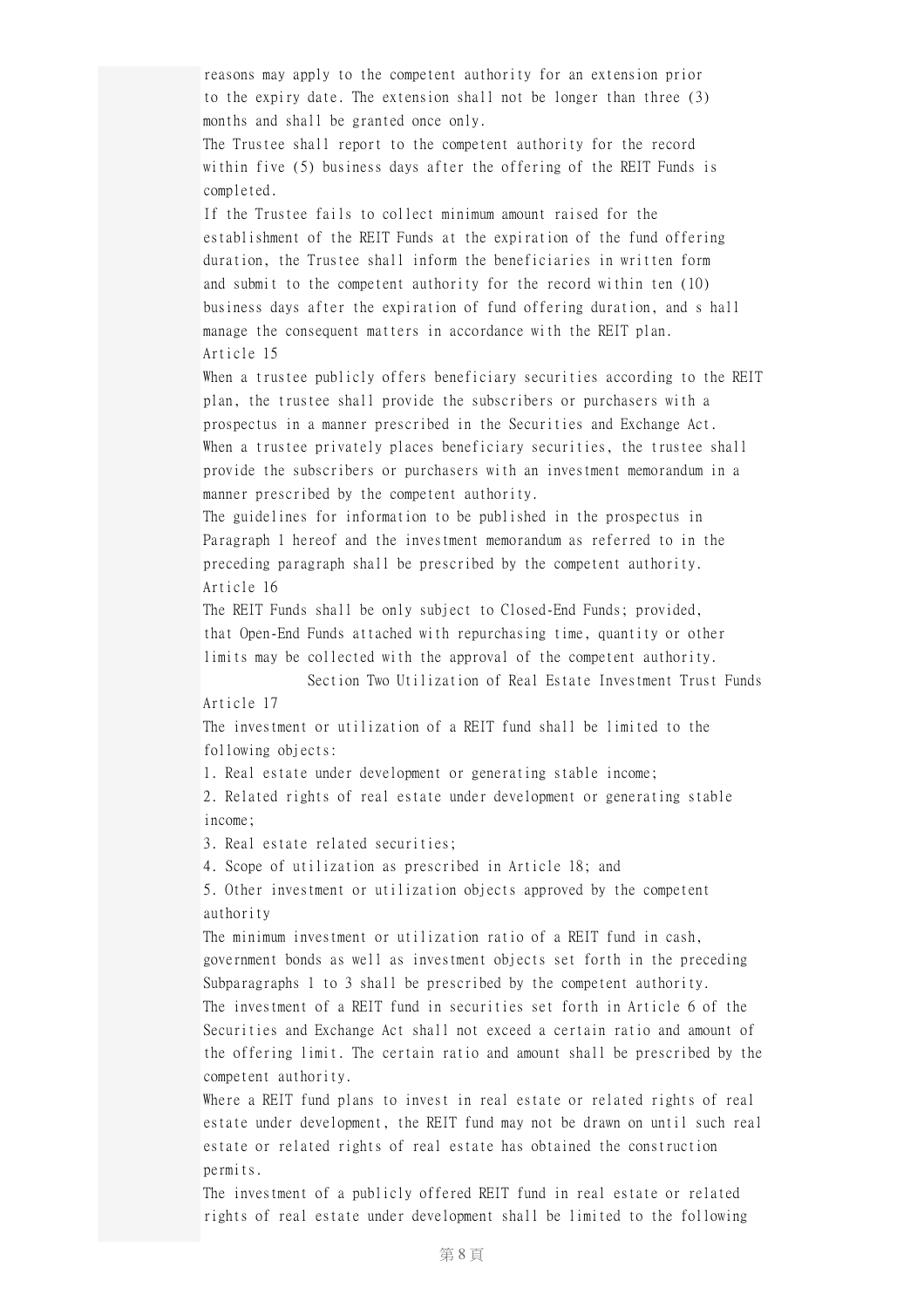objects:

1. Land, buildings and related rights of real estate within the scope of an urban renewal business project approved pursuant to the Urban Renewal Act; 2. Public constructions as defined in the Law for Promotion of Private Participation in Infrastructure Projects; and

3. Public constructions in which REIT funds may invest as approved by the central competent authority in charge of the target enterprise concerned. The investment of a publicly offered or privately placed REIT fund in real estate or related rights of real estate under development shall not exceed a certain percentage of the value of the fund's trust property. The certain percentage shall be prescribed separately by the competent authority in consultation with the central competent authority in charge of the target enterprise concerned. Notwithstanding the foregoing, the certain percentage shall not exceed thirty percent (30%) for publicly offered REIT funds.

The real estate or related rights of real estate under development as referred to in the two preceding paragraphs may not be any of the following objects:

1. Real estate or related rights of real estate in which the combined investment by enterprises in which the government or the state has more than twenty percent (20%) ownership and funds or juristic persons directly or indirectly controlled by the government exceeds ten percent (10%); or 2. Real state or related rights of real estate for which the government undertakes to assume its debt or guarantees its operating income. The objects set forth in the preceding paragraph exclude the following: 1. An infrastructure project in which the authority in charge may, on the part of the non self-financing portion, subsidize part of the interest on loans needed or invest in part of the construction pursuant to Article 29 of the Law for Promotion of Private Participation in Infrastructure Projects; and

2. Real estate participating in urban renewal.

Article 18

The utilization of idle funds of the REIT Funds shall be limited to the following objects:

1. bank deposits;

2. purchase of government bonds or financial bonds;

3. purchase of treasury bills or negotiable certificates of time deposits;

4. purchase of commercial papers with a credit rating above certain level or guaranteed or accepted by banks with a rating above the level stipulated by the competent authority; or

5. purchase of other financial products approved by the competent authority.

Article 19

A trustee may borrow money with the trust property pursuant to the REIT fund contract; however, the purposes of the borrowing shall be limited to that needed for the acquisition, development or operation of the real estate or related rights of real estate, or that for the distribution of profits, interests or other proceeds.

A trustee has the discretion to hypothecate the mortgage or other security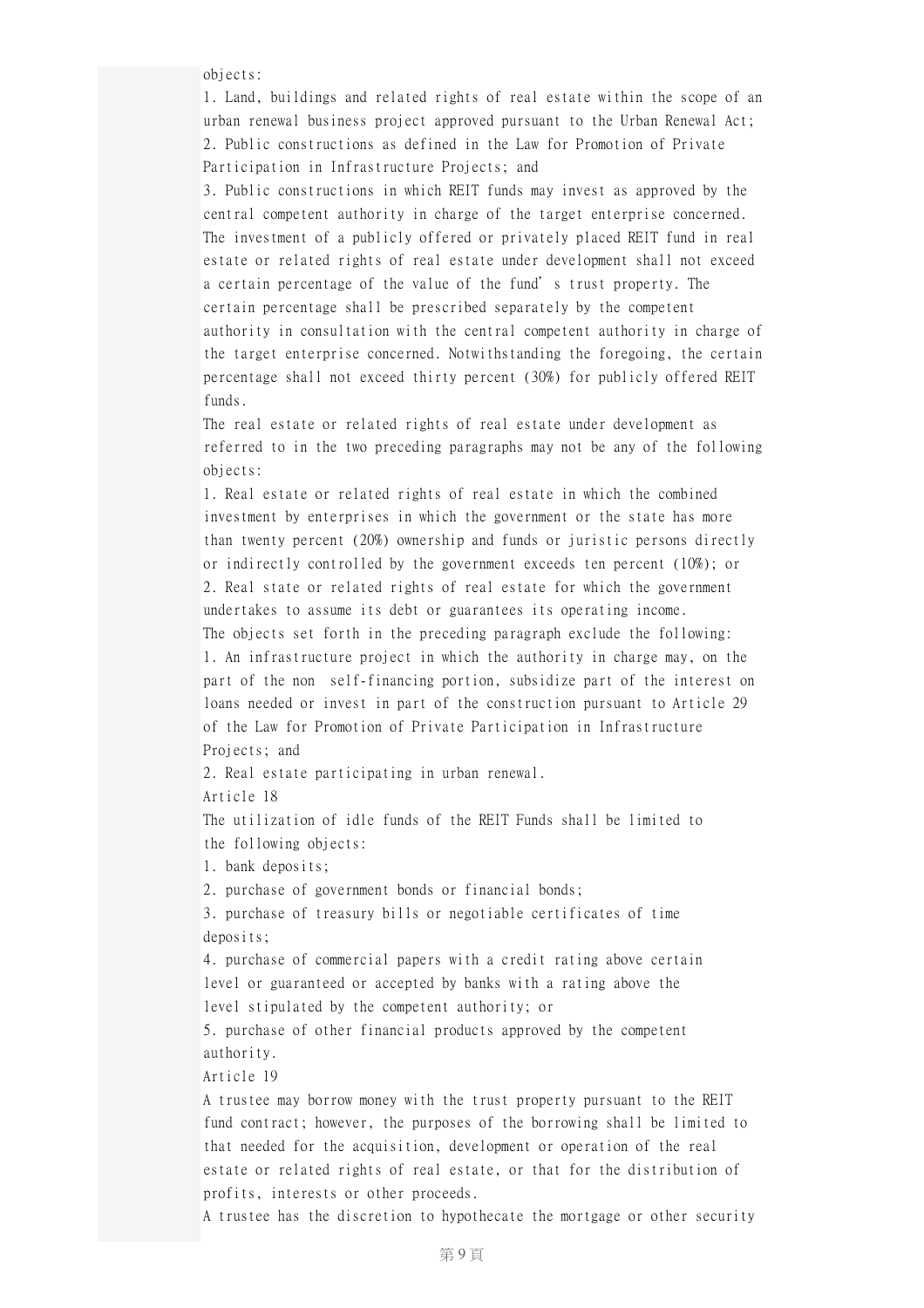interests for the trust property within the scope of the borrowed money. The owner of security interests is only entitled to petitioning to the court for compulsory execution against the trust property within the extent of hypothecation of real estate mortgage or other security interests. With regard to the money borrowed by a trustee pursuant to Paragraph 1 hereof, the trustee shall make announcements on the local daily newspapers circulated at the place of its principal office or in other manners prescribed by the competent authority within two (2) days after the contract of borrowing enters into force.

To ensure the financial health of REIT funds, the competent authority may prescribe an upper limit of the ratio for the money borrowed by the trustee pursuant to Paragraph 1 hereof. When the money borrowed exceeds the upper limit, the trustee shall make adjustments within the time prescribed by the competent authority

Article 20

To ensure the liquidity of the REIT Funds, the competent authority may prescribe the liquidity asset range and ratio of the REIT Funds. The Trustee which fails to achieve such ratio shall make adjustments within the time prescribed by the competent authority. Article 21

The guidelines of REIT Beneficial Securities, such as distribution, contract conclusion, information disclosure, risk management, internal auditing, and internal control, shall be enacted by the Trust Association along with other related associations and be submitted to the competent authority for approval.

The Trustee shall engage in the REIT business pursuant to the guidelines as referred to in the preceding paragraph. Article 22

The Trustee shall ask a Professional Appraiser for an appraisal report pursuant to the Real Estate Appraiser Act prior to utilizing the REIT Funds for trade of real estate or related rights of real estate for above certain amount prescribed by the competent authority. The competent authority of real estate appraisal or the Real estate Appraiser Association shall prescribe a standard for the appraisal report as referred to in the preceding paragraph. The Trustee shall be in compliance with the following provisions when appointing Professional Appraisers for appraisal reports: 1. the same trade with the amount of over Thirty Million New Taiwan Dollars (NT\$ 300,000,000) shall be appraised by more than two Professional Appraisers. Provided that there is a more than 20% difference among the price appraisal of the professional appraisers on the same date, the Trustee shall proceed pursuant to Article 41 of the Real Estate Appraiser Act; 2. with regard to the appraisal prior to the effective date of the trade contract, the interval between the date of value and the effective date of the contract shall not be over six (6) months; 3. the Professional Appraiser and appraising personnel shall not be the related parties or substantive related parties, as prescribed in Number 6 of the Financial Accounting Standards Gazette, to the trading parties.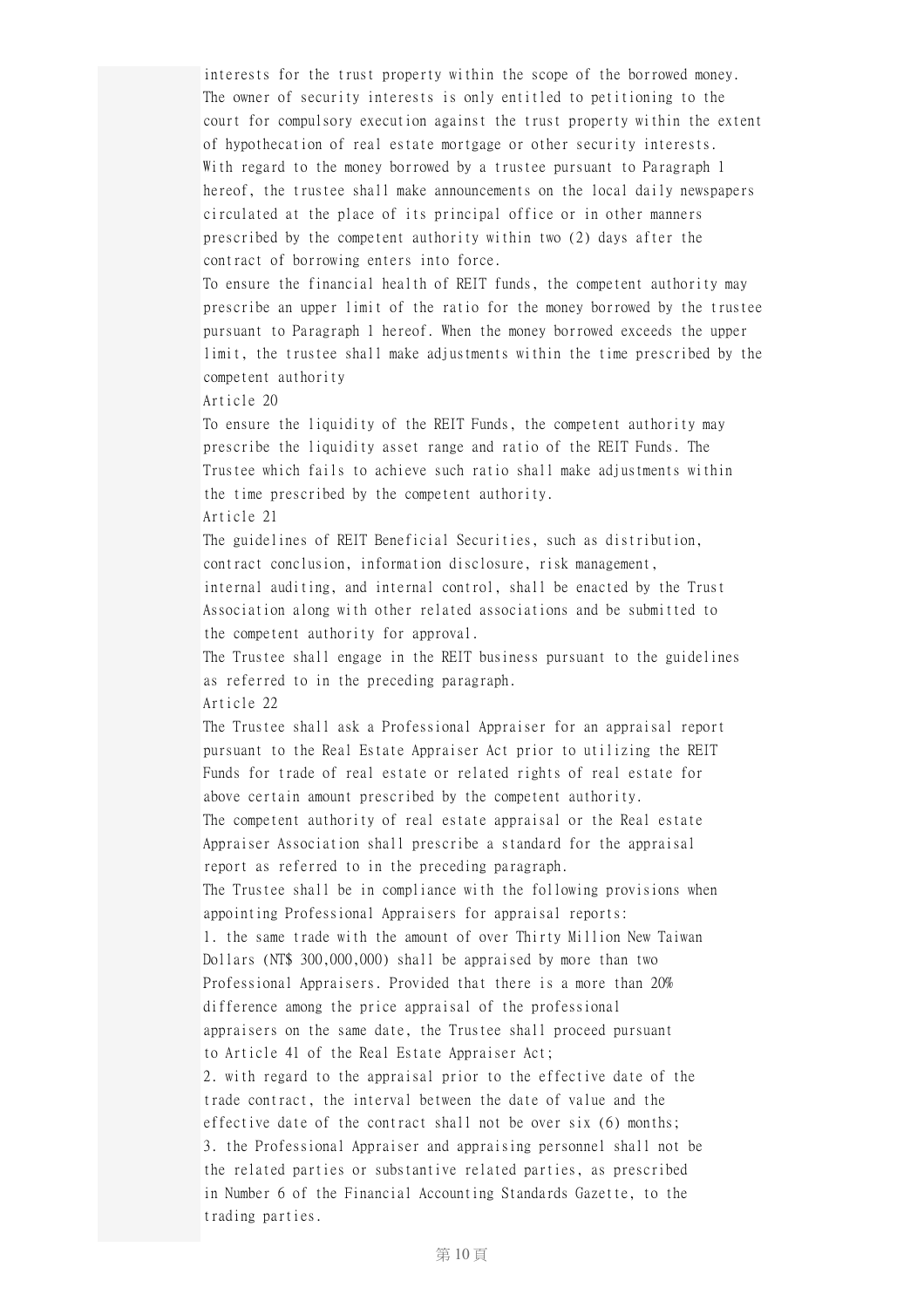4. other matters prescribed by the competent authority of real estate appraisal.

With regard to the trading action as referred to in Paragraph 1 hereof, the Trustee shall make an announcement in the daily local newspapers circulated at the place of its principal office or in other ways prescribed by the competent authority within two (2) days after the contract takes effects.

Article 23

For the utilization of the REIT fund, a trustee shall make investment decisions based on the investment analysis report, put into execution, produce the investment decision records and implementation records, and submit the review reports to the board of directors periodically. The investment analysis report as referred to in the preceding paragraph shall contain analysis essentials, bases and suggestions. The investment decision record shall contain the types and quantities of invested objects and timing of investment. The implementation record shall contain actual investments or the types, quantities, and prices of objects traded and time of trading, and explain the reasons for the disparity between the decision and the actual investment or trading.

With regard to the utilization of the REIT fund, whether the trust property is managed or disposed by the trustee itself or an appointed real estate management institution, the trustee shall prepare a written management report according to the planning, acquisition, development, sale and operational phases, and shall submit the respective review report of each phase to the board of directors every quarter.

The written information referred to in the preceding three paragraphs shall be recorded sequentially and retained in file by the trustee; the period of retention shall not be less than five (5) years from the expiration date of the trust.

Article 24

With regard to the REIT trust property, when all or part of it is leased pursuant to the trust contract, the rent may not be subject to Article 97, Paragraph 1 of the Land Act; and the term of lease may not be subject to twenty (20) years as prescribed in Article 449, Paragraph 1 of the Civil Code, but shall not be longer than the duration of the trust contract.

Article 25

The Trustee shall publicly offer or privately place and invest or utilize the REIT Funds pursuant to this Act, the REIT plan, the REIT contract, and the following provisions:

1. shall not provide guarantee, make loans or provide security, unless otherwise provided for in this Act;

2. shall not engage in securities margin transactions;

3. shall not trade with respect to the REIT Funds and REAT established by the Trustee;

4. the total amount of money invested in short-term bills of any company shall not be over 10% of the REIT Fund net asset value at the date of investment;

5. the deposit in the same financial institution as well as the total investment amount of bonds or short-term bills issued, guaranteed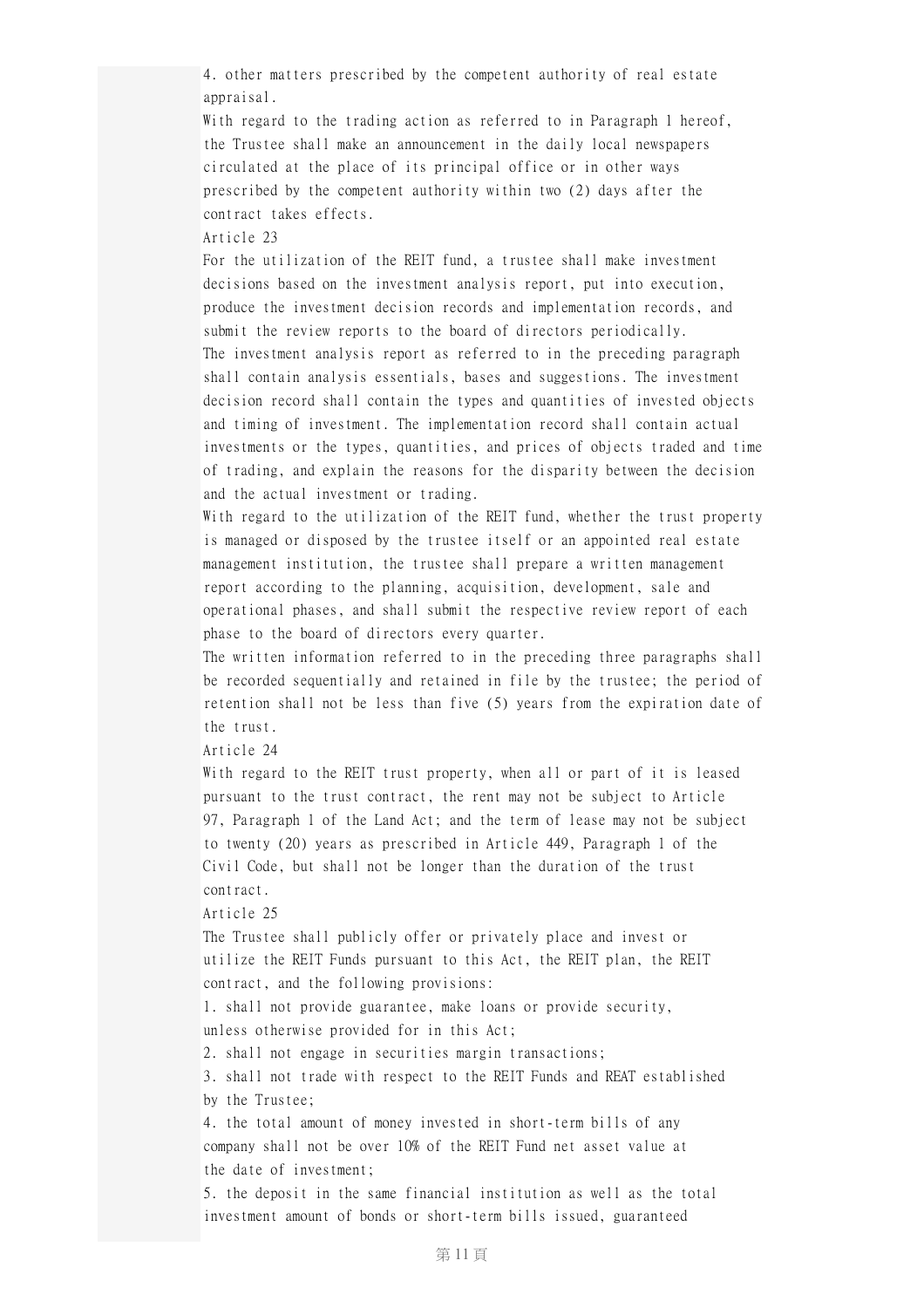or accepted by such financial institution shall not be over 20% of the REIT Fund net asset value at the date of investment and 10% of such financial institution's net value; 6. The total investment amount of Beneficial Securities and Asset-Backed Securities issued or delivered by other Trustees or special purpose companies pursuant to this Act or the Financial

Asset Securitization Act shall not be over 20% of the REIT Fund net asset value at the date of investment;

7. shall invest in real estate and related rights of real estate pursuant to the principle of risk diversification;

8. shall not use the REIT Funds approved by or effectively registered with the competent authority as authenticity guarantee to the application or the publicity of profit guarantee to Beneficial Securities; and

9. shall not engage in matters prohibited by the competent authority. If necessary, the competent authority may prescribe the principles of risk diversification for the investment of the REIT Funds in real estate and related rights of real estate. The Trustee that violates the principles shall make adjustments within the time prescribed by the competent authority.

Section Three Accounting of REIT Funds

# Article 26

The trust asset assessment committee established by the Trustee pursuant to Article 21 of the Trust Enterprise Act, shall at least assess the trust property of the REIT Funds once every three (3) month, and shall make an announcement in the daily local newspapers circulated at the place of its principal office or in other ways prescribed by the competent authority after reporting to the board of directors. When necessary or pursuant to the provisions of the REIT Contract, the trust asset assessment committee may request the Professional Appraisers or experts for related appraisal reports or opinions as the reference of trust property assessment.

The Professional Appraisers or experts referred to in the preceding paragraph shall not be the related parties or substantive related parties, as prescribed in Number 6 of the Financial Accounting Standards Gazette, to the Trustee.

The Trust Association shall enact the assessment principles and calculation standards for the assessment and net asset value calculation of the REIT Fund trust property, and shall submit the same to the competent authority for approval.

The Trustee shall calculate the REIT Fund net asset value pursuant to the net asset value calculation standards approved by the competent authority as referred to in the preceding paragraph, relevant laws and regulations, and generally accepted accounting principles. The Trustee shall calculate in each b usiness day and make announcements regarding the REIT Fund net asset value of each beneficial interest unit in the previous business day in the daily local newspapers circulated at the place of its principal office or in other ways prescribed by the competent authority. However, the asset value of real estate or other trust property, which has no major alteration and has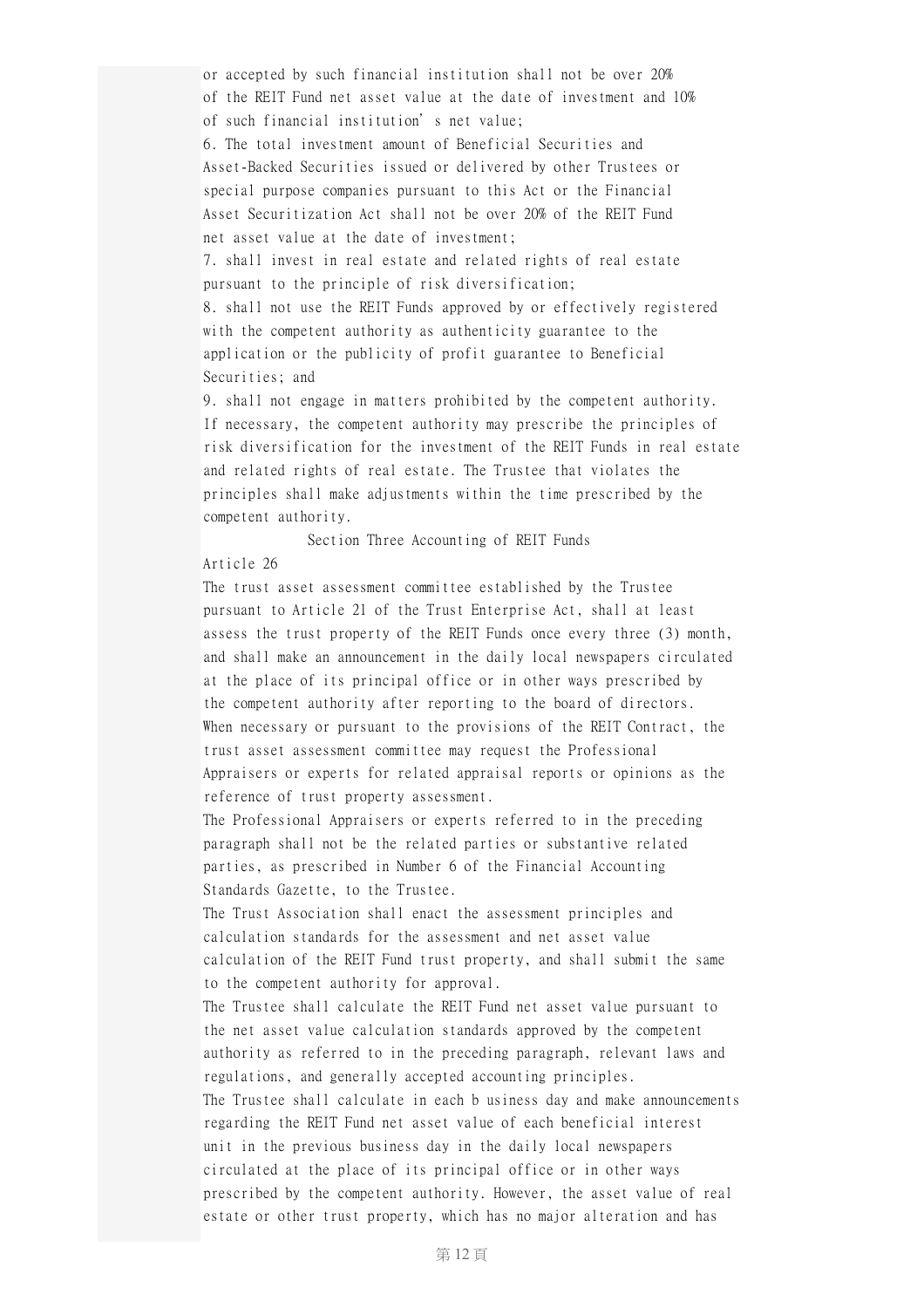no major impact on the net asset value of the Funds during the announcement period, may replace the asset value re-assessment calculation of the real estate or trust property with the attachment disclosure pursuant to the REIT contract. Article 27

The REIT Funds publicly offered or privately placed by the Trustee shall possess independent accounting, and the Trustee shall not make inter-item transfer with self-owned property or other trust property. The account book constitution of the REIT Funds shall comply with relevant laws and regulations as well self-discipline standards; the retaining method and period shall be managed pursuant to the Business Accounting Act and other related regulations. Article 28

The Trustee may charge the beneficiaries handling fees and remuneration for business management of the REIT or deduct such amount from the trust property of REIT for such payment.

In case of the Trustee engaged in the business of REIT, the expenses and taxes derived from the utilization and management may be directly deducted from the trust property for payment.

The proceeds deprived from the REIT investment, which shall be distributed pursuant to the REIT contract, shall be distributed within six (6) months after the end of each fiscal year.

Chapter Three Real Estate Asset Trust

#### Article 29

To publicly offer or privately place REAT beneficiary securities, the trustee shall submit the following documents to the competent authority for approval or effective registration. The regulations governing the review process, requirements for approval or effective registration, and other matters of compliance shall be prescribed by the competent authority:

1. The REAT plan;

2. The REAT contract;

3. A comparison table of the REAT contract and the standard contract specimen;

4. The prospectus or investment memorandum;

5. Documentation evidencing that the operating and managerial personnel of the REAT fund are in compliance with the regulations prescribed by the competent authority;

6. Namelist, and documentation of qualifications, and consent letter (to the appointment) of the trust supervisor, if any;

7. Minutes of the resolution adopted by the trustee's board of directors for public offering or private placement of REAT beneficiary securities; 8. Explanations regarding the methods of managing and disposing the trust property. Where a real estate management institution is appointed to manage or dispose trust property, the appointment agreement or other documentary proofs are required;

9. Appraisal reports of the trust property;

10. Documents prescribed in Paragraphs 2 and 3 of Article 30 herein;

11. Case checklist filled out by the trustee and reviewed by a certified public account (CPA) or lawyer;

12. Legal opinions of a lawyer; and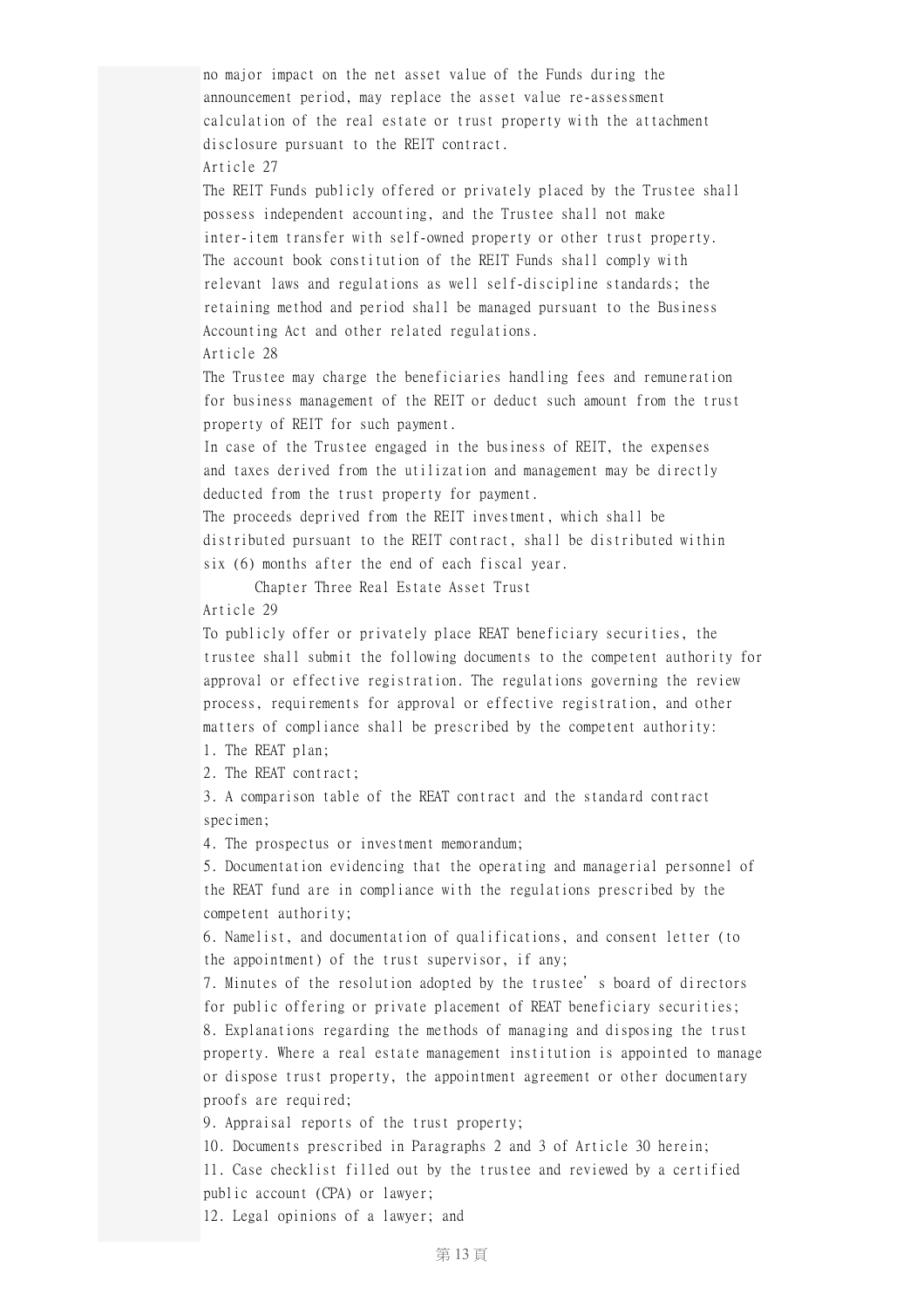13. Other documents as required by the competent authority. The competent authority shall consult with the central competent authority in charge of the target enterprise concerned for written opinions when examining the documents as prescribed in the preceding paragraph. The trustor shall provide the trustee with related documents and information on the trust property without any misrepresentation or concealment.

The trustor of a REAT fund that violates the preceding paragraph shall be held liable for damages sustained by the purchasers or transferees of the beneficiary securities therefrom.

Article 30

The property rights transferred pursuant to a REAT contract shall be limited to those prescribed in Subparagraphs 1 and 2, Paragraph 1 of Article 17 herein. The trust property of publicly offered REAT beneficiary securities shall be limited to real estate or related rights of real estate with stable income.

The trustor shall cancel the lien registration on the property rights referred to in the preceding paragraph and submit related documentations to the trustee; in case the trustor is unable to cancel the registration for any reasons, the trustor shall submit a letter of consent notarized by a notary public stating that the mortgagee will not exercise the lien during the duration of the trust contract.

The trustor shall provide the trustee with written documents of debt details and shall specify a period of more than one (1) month to notify the creditors for any objection during such period and submit the documents of such objection to the trustee.

Article 31

A REAT plan shall contain the following particulars:

1. Names and addresses of the trustee and trustor; where a real estate management institution is appointed to manage or dispose the trust property, the name and address of the appointed institution; and name and address of the arranger, if applicable;

2. Name and duration of the REAT fund;

3. Matters concerning the REAT beneficiary securities as follows:

(1) The total amount of the REAT fund to be publicly offered or privately placed and the total units of beneficial interests;

(2) The agreement, the seniority of payment and duration of beneficial interests, when publicly offering or privately placing beneficiary securities of different kinds or durations;

(3) Methods and dates of issuance or delivery, amount of purchasing each unit of beneficial interests, expenses, and transfer restrictions of REAT beneficiary securities;

(4) Conditions under which the publicly offered or private placed REAT fund is established or not established, and method of handling in case the REAT fund is not established;

4. Matters concerning the trust property as follows:

(1) Content of trust property and the value of trust property appraised by the professional appraisers;

(2) Encumbrance of trust property and the methods of disposing of such encumbrance;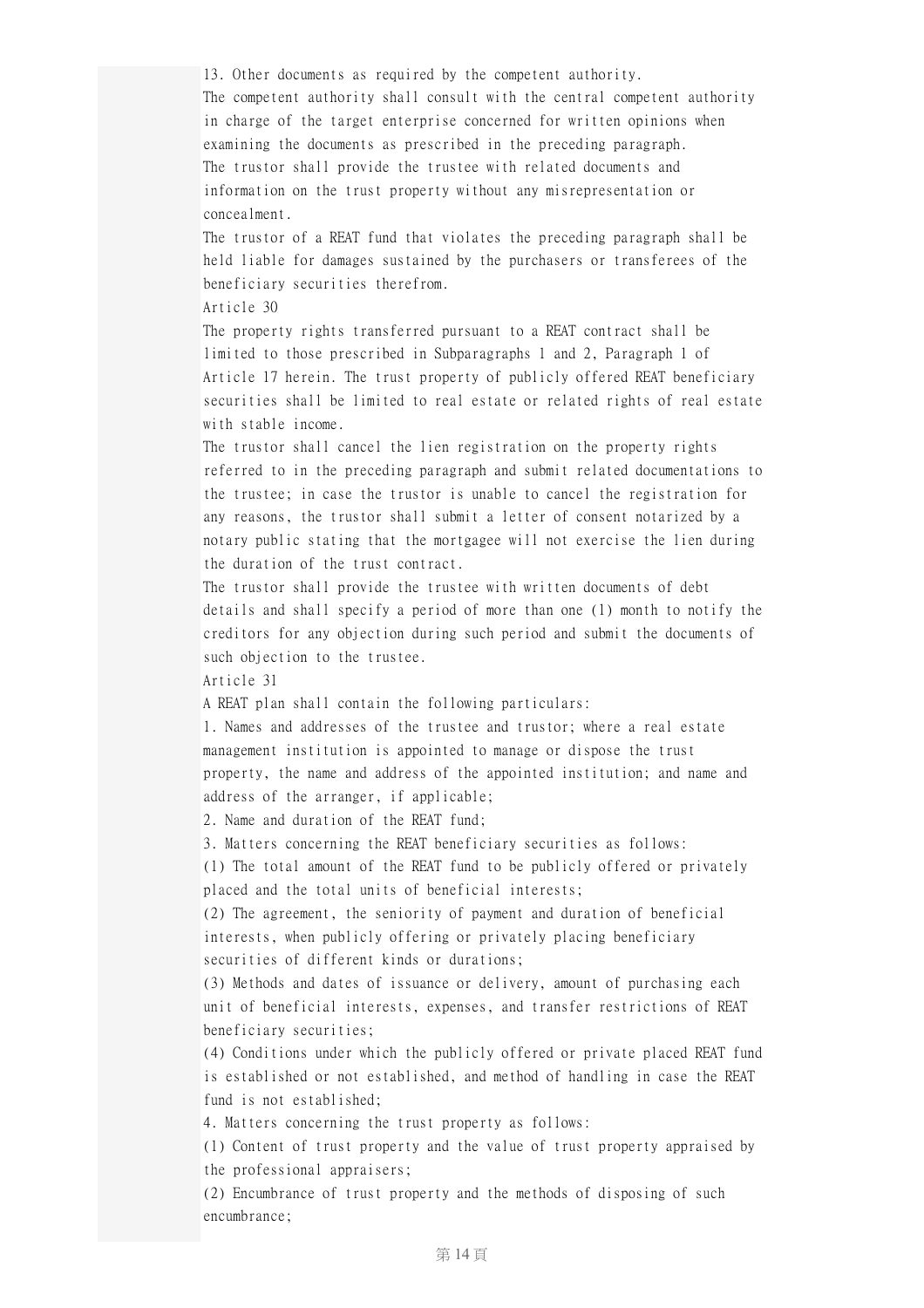(3) Methods for managing and disposing the trust property; and (4) Valuation method, valuation bases, and expert opinions regarding the expected income of the trust property;

5. Methods for utilizing quid pro quo received by the trustee from the subscribers or purchasers for the public offering or private placement of beneficiary securities;

6. Real estate development plan: including the types and locations of real estate or related rights of real estate planned for development, and related market analysis, feasibility study, title search report, appraisal report, planned development schedule and projects, phase plans and control modules for acquisition, development, sale or operation management, sources of funds, fund utilization and control modules, cost recovery, financial projections and estimated rate of return, expert opinions, and self-evaluation plan;

7. In case the real estate development project is delayed or not completed , the method of handling, impact on the interests of the beneficiaries, and agreement on rights and obligations among the trustee, the real estate management institution, and the beneficiaries;

8. In case that the trustor is the related party to the trustee, explanations of the transaction procedures and internal control methods; and

9. Other matters as required by the competent authority.

The experts that offer opinions as prescribed in Item 4 of Subparagraph 4 and Subparagraph 6 of the preceding paragraph shall not be a related party or substantive related party as defined in The Statement Financial Accounting Standards No. 6 to the trustor or the trustee. Article 32

The Trustee shall operate the REAT businesses pursuant to the REAT plan approved by or effectively registered with the competent authority. The Trustee, with the completion of the public offering or private placement of REAT Beneficial Securities, shall not alter the REAT plan without the resolution of the beneficiaries' meeting and the approval of or effective registration with the competent authority; provided, that the alteration without any substantial impact on the rights and interests of the beneficiaries may be made with the approval of or effective registration with the competent authority.

The application or registration as referred to in the preceding paragraph shall be made in an application form or registration form, which shall expressly state the contents and reasons of the alteration, along with the following documents:

1. REAT plan with and without alteration as well as the corresponding comparison tables;

2. minutes of the b eneficiaries' meeting. Where the alterations fall within those prescribed in the proviso of the preceding paragraph, the minutes may be exempted;

3. evaluation and expert opinions on whether or not the alteration has any significant impact on the rights and interests of the beneficiaries; and

4. other documents as required by the competent authority. The competent authority shall consult with the central competent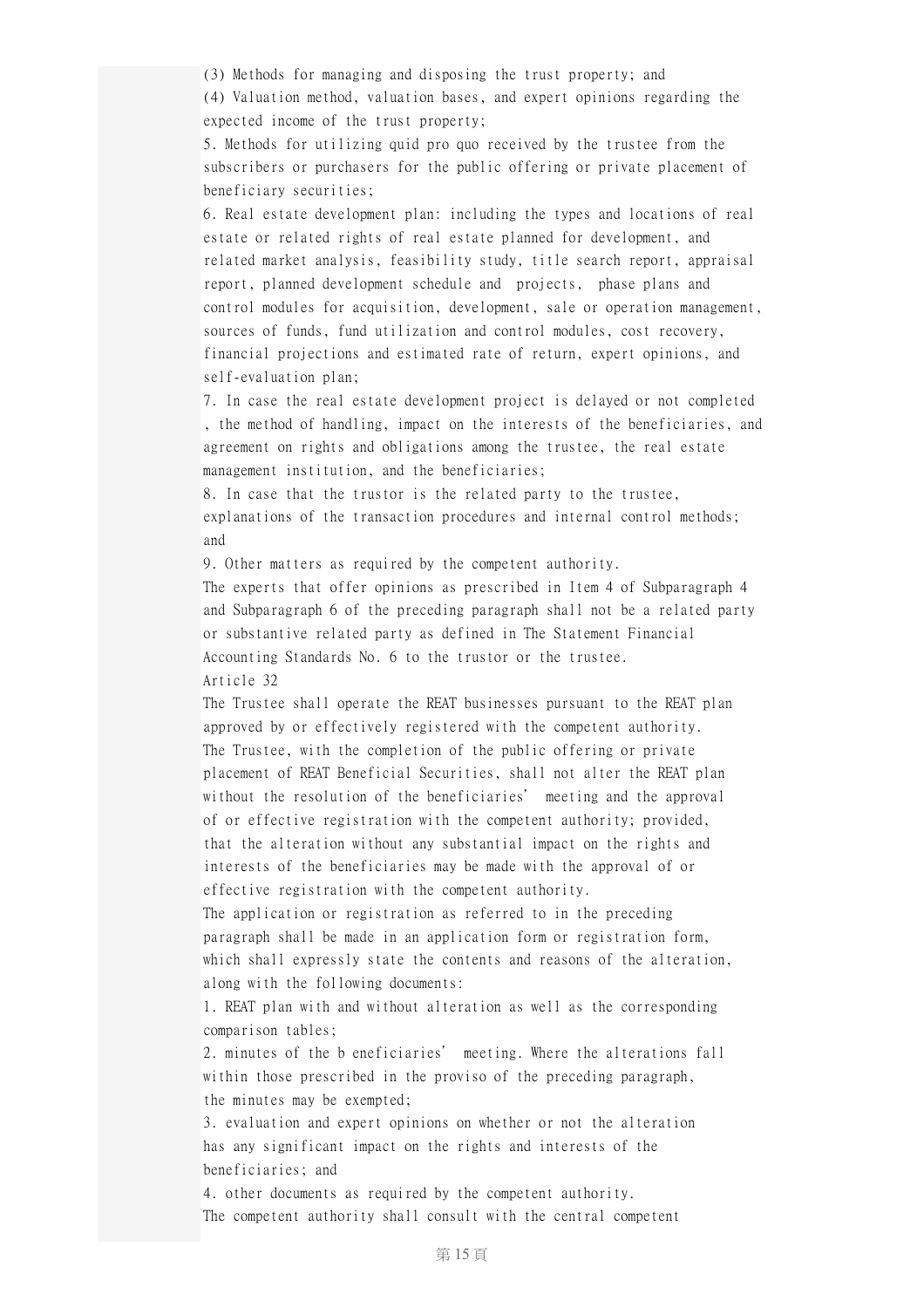authority for written opinions prior to the examination of the documents as prescribed in the preceding paragraph. Article 33 The REAT Contract shall be made in written form and contain the following matters: 1. purpose of the trust; 2. duration of the trust contract; 3. type, content and price amount of the trust property appraised pursuant to Article 34 hereof; 4. obligations of the trustor and the matters that shall be informed to the Trustee; 5. management and disposal methods of the t rust property: where a real estate management institution is appointed to manage or dispose of the trust property, the name, obligations and duties of theinstitution are needed; 6. distribution methods of the trust property principal or profits, interests and other proceeds accrued therefrom; 7. content, the order of priority of payment and duration of Beneficial Securities with different types or durations; 8. methods of issuance or delivery and transfer restrictions of Beneficial Securities; 9. matters regarding reimbursement of expenses and damage compensation to the Trustee; 10. matters regarding borrowed money and the corresponding upper limit as well as idle funds when the Trustee engages in the trust business; 11. the Trustee's remuneration and its variety, calculation method, and payment timing and method; 12. reasons for convening a beneficiaries' meeting by the Trustee; 13. reasons for the appointment of a Trust Supervisor by the Trustee as well as the special knowledge or experience of such Trust Supervisor; and 14. other matters prescribed in Article 19, Paragraph 1 of the Trust Enterprise Act and by the competent authority. Article 34 The Trustee shall request the Professional Appraiser to provide an appraisal report regarding the trust property of the REAT pursuant to the provisions of the Real Estate Appraiser Act prior to filing an approval application to or an effective registration with the competent authority in accordance with Article 29 hereof. Article 34-1 When the trust property of a REAT is leased out in part or in whole in accordance with the agreement in the trust contract, the rent therefrom is not subject to provisions in Paragraph 1, Article 97 of The Land Act, whereas the term of the lease is not subject to the limitation of twenty (20) years set forth in Paragraph 1, Article 449 of the Civil Code. Where the trust property agreed in a REAT contract must be returned to the trustor at the end of the trust, the consent of the trustor shall be acquired in advance, provided the term of the lease on the trust property surpasses the duration of the trust contract. The preceding paragraph does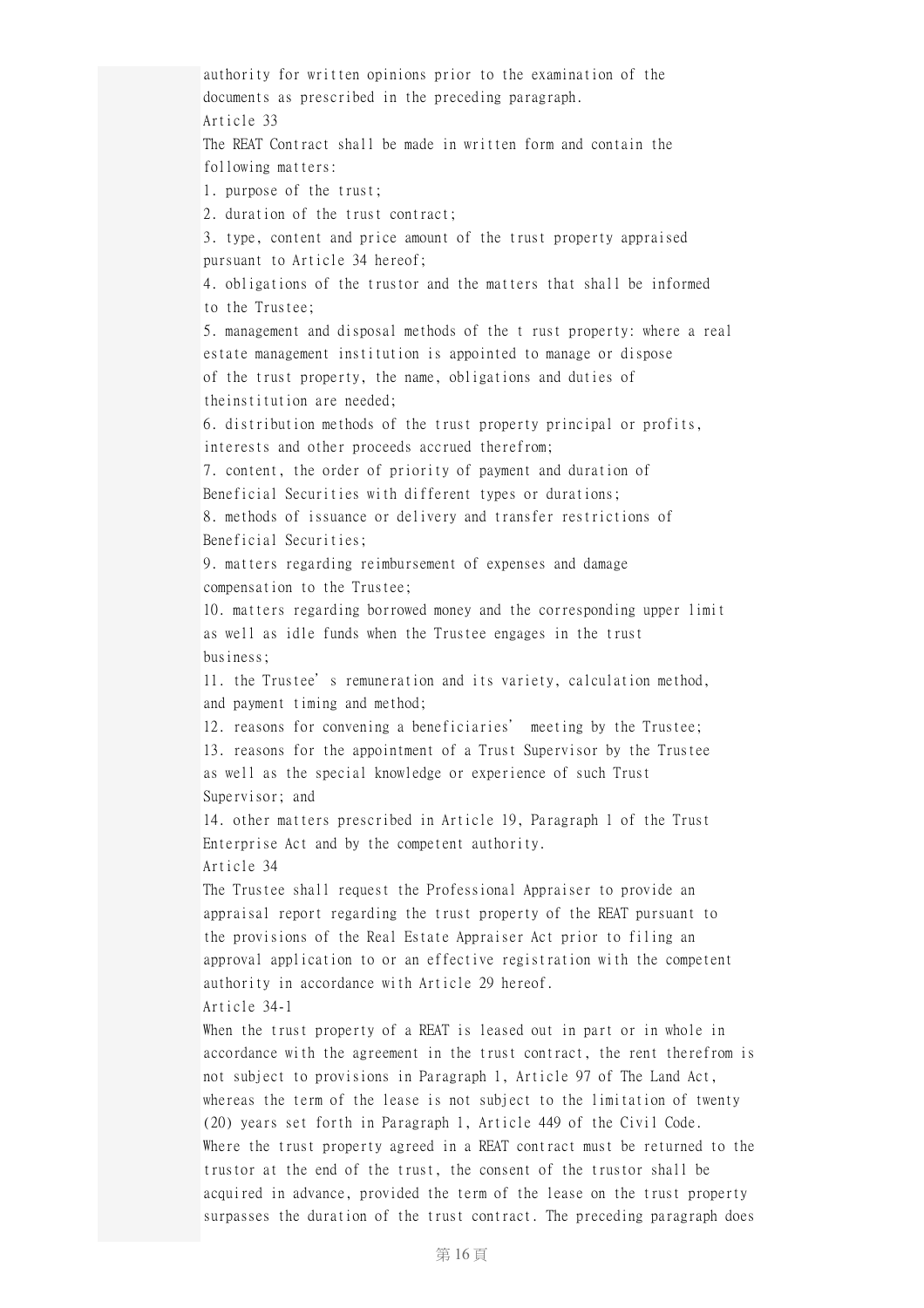not apply if the lessee is the trustor. Article 35 In case that the trustor of the REAT is the related party to the Trustee, the Trustee shall not issue Beneficial Securities of such REAT in accordance with this Act. However, in the situation where there are several trustors and the percentage of related trustor's total trust property and security interests is less than20%, it shall not be subject to this article. Article 36 Article 7, Articles 11 to 15, Article 18, Article 19, Article 21, Paragraphs 2 and 3 of Article 22, Articles 23, Article 25 to 28 hereof shall apply mutatis mutandis to REAT. Chapter Four Issue, Delivery and Transfer of Beneficial Securities, Beneficiaries'meetings Section One Issue, Delivery and Transfer of Beneficial Securities Article 37 Before the issuance or delivery, the Beneficial Securities shall be serialized, contain the following items, bear the signature and/or seal of the representative of the Trustee, and be certified by a certification agency: 1. annotations expressly stating that it is a REIT or REAT Beneficial Securities; 2. issuance or delivery date and maturity date; 3. total issuance amount; 4. name or title of the trustor of the REAT; 5. name and address of the Trustee; 6. names or titles of the beneficiaries; 7. content of rights evidenced and other relevant matters; 8. duration of the trust contract; 9. matters regarding reimbursement of expenses and damage compensation to the Trustee; 10. the Trustee's remuneration and its variety, calculation method, and payment timing and method; 11. where the transferees of the Beneficial Securities are limited, the content and effect of such limitations; 12. the limitations on exercise of the beneficiaries' rights; and 13. other matters as required by the competent authority. The provisions of the Rules Governing Certification of Corporate Stock and Bond Issued by Public Companies shall apply mutatis mutandis to the certification of the Beneficial Securities as referred to in the preceding paragraph. Article 38 The exercise and transfer of REIT or REAT beneficial interests shall be made against the beneficiary securities evidencing such beneficial interests. The REIT or REAT beneficiary securities shall meet the particular requirements for the head count of holders, and the amount and the percentage of holding; for holders that do not conform to the requirements, their exercise of voting right and distribution of trust profits based on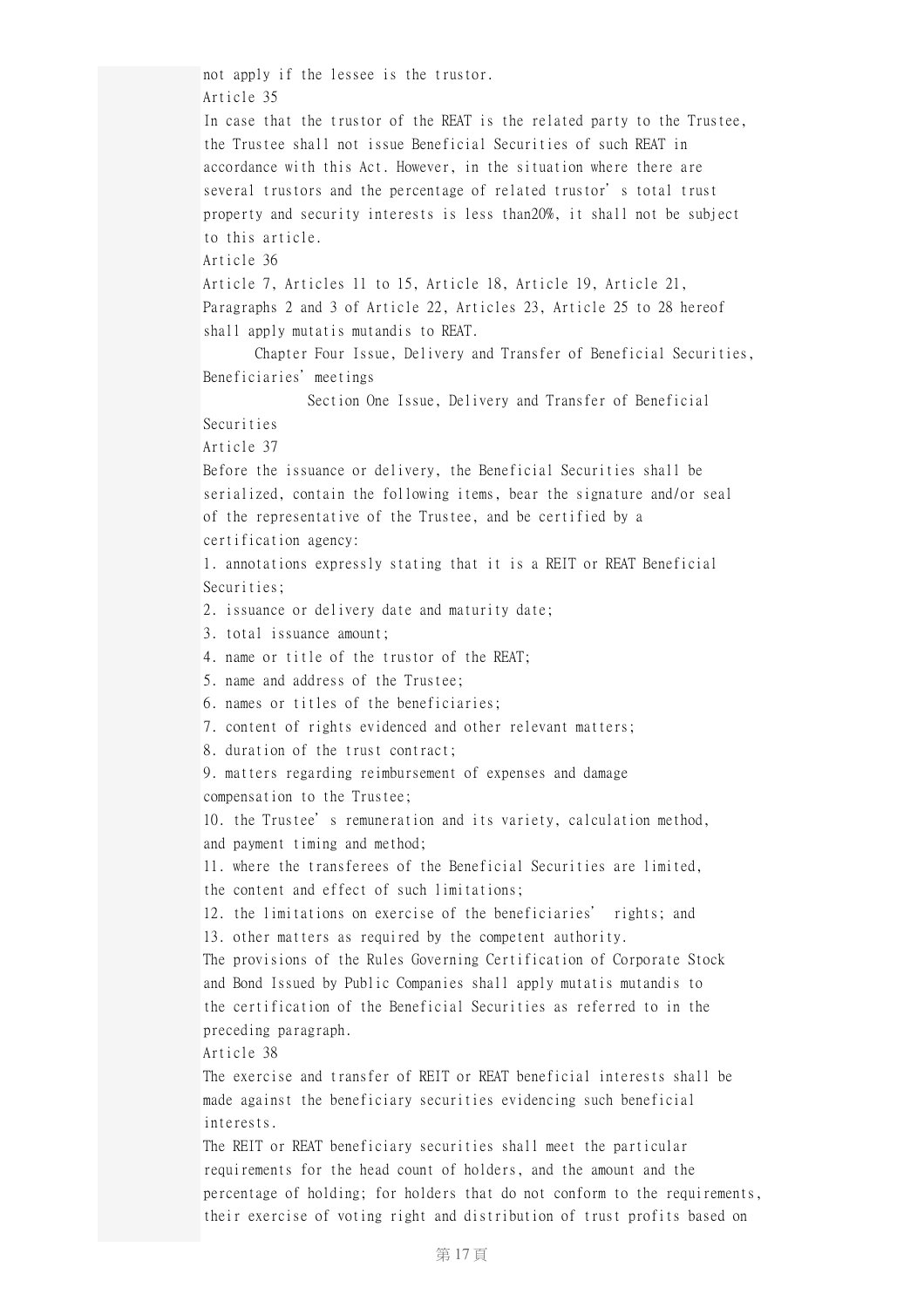the beneficial interests held may be restricted. The regulations governing the aforementioned head count of holders, and the amount and the percentage of holding, and restrictions shall be prescribed by the competent authority. Article 39 Beneficial Securities shall be in registered form and the transfer thereof shall be made in endorsement. Such transfer shall not be held valid against the Trustee, unless the Trustee has been informed of the name or title and address of the transferee. The transfer of the Beneficial Securities shall not be held valid against any third party, unless the name or title of the transferee has been recorded on the Beneficial Securities. If the Beneficial Securities are issued or delivered through a book-entry system, no physical securities are required to be printed, and the transfer, settlement of trades and pledge thereof shall be handled in accordance with Article 43 of the Securities and Exchange Act. Article 40 The transferee of Beneficial Securities succeeds to the rights and obligations of the trustor pursuant to the type, content and the order of priority of beneficial interests evidenced by the Beneficial Securities, unless the REAT contract provides otherwise regarding the trustor's obligations. Article 41 The proceed distribution claims of the Beneficial Securities holders shall extinguish in case of no exercise within five (5) years from the issuance date. Such proceeds shall be merged into the trust property. In addition to the preceding provisions, with regard to other delivery based on Beneficial Securities, the extinguishment limitation of the claims shall be fifteen (15) years. Article 42 When the Beneficial Securities are lost, the beneficiary may apply to commence public summons procedures. After commencing public summons procedures, the applicant may provide appropriate security and request the Trustee to perform its obligations under such Beneficial Securities. Article 43 When issuing or delivering Beneficial Securities in accordance with this Act, the Trustee may enhance the credibility by domestic and foreign financial institutions or juristic persons in terms of guarantee, acceptance, partial asset change or other means pursuant to the REIT plan or REAT plan. Article 44 Where the credit of the Beneficial Securities issued or delivered by the Trustee pursuant to this Act is rated or is enhanced by a credit rating institution, the result of rating and the method of credit enhancement shall be described in the prospectus, investment memorandum, or other documents prescribed by the competent authority without any false statements or concealments. Article 44-1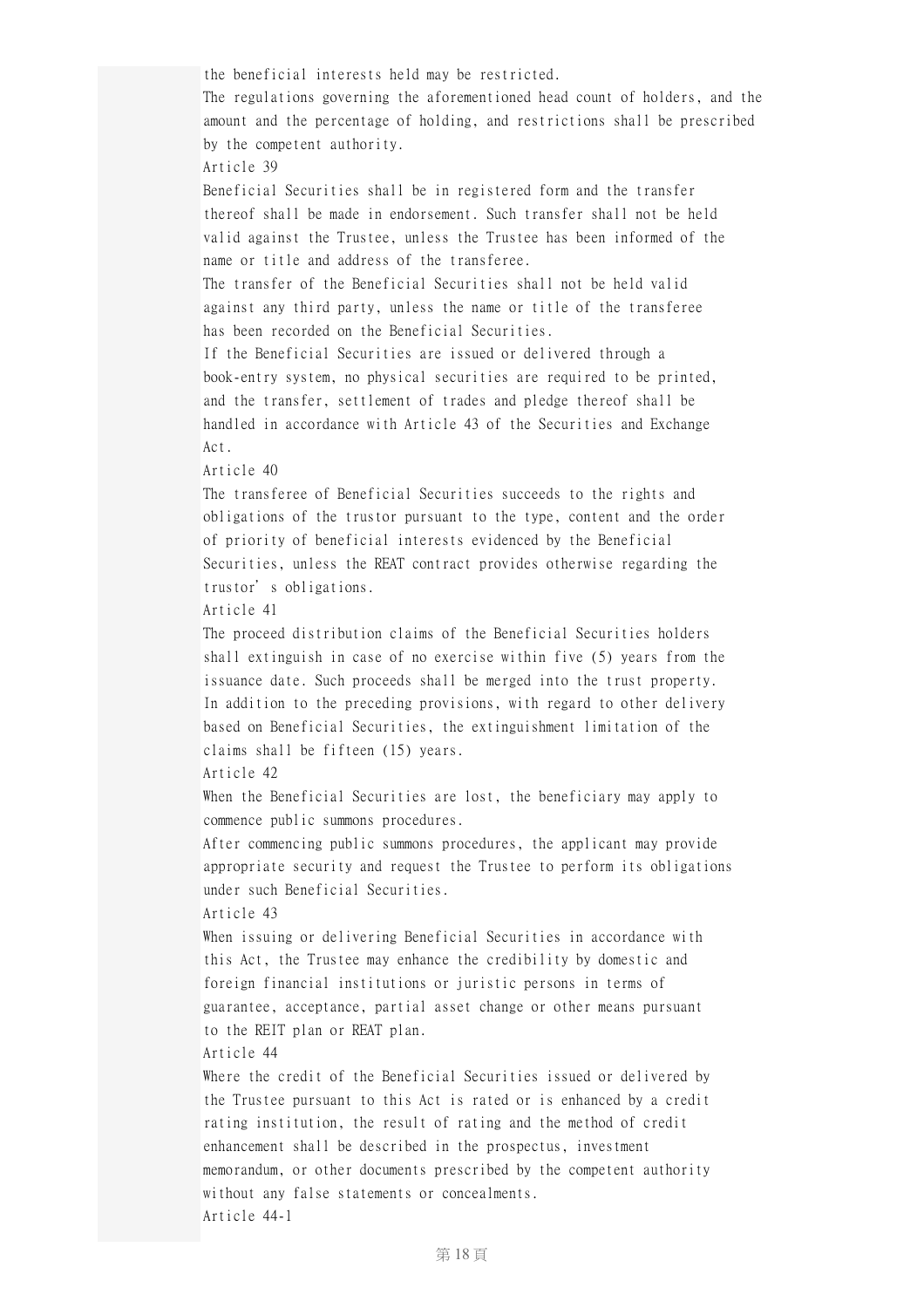A trustee shall, within four (4) months after the end of each fiscal year and the completion of the execution of the REIT or REAT plan, produce the following CPA-certified statements and report on the REIT fund or the trust property of the REAT, report the same to the trust supervisor and notify the beneficiaries of the same:

- 1. Balance sheet.
- 2. Statement of income.

3. Report on the management and utilization of trust property. The statements mentioned in the preceding paragraph must be free of misrepresentation and concealment.

For a completed REIT plan or REAT plan, the trustee is not required to produce annual statements and report for the fiscal year, provided it has produced statements and report for the completed execution of the plan as required in Paragraph 1 hereof and the contents of such statements and report are sufficient to cover the information to be presented in the annual statements and report for the fiscal year.

Where a trustee has produced statements and report for the completed execution of a REIT or REAT plan as required in Paragraph 1 hereof before April 30 of the year and the contents of such statements and report are sufficient to cover the information to be presented in the annual statements and report for the previous fiscal year, the trustee is not required to produce annual statements and report for the previous fiscal year.

Article 45

Beneficial Securities i ssued pursuant to this Act may apply for listing in the securities exchange or trading in securities dealer business office pursuant to relevant laws and regulations governing securities. Article 46

With respect to the REIT and REAT established pursuant to this Act, the Beneficial Securities of private placement shall not be subject to Article 19, Paragraphs 3 and 4, Articles 20, 22, 23, Article 25, Paragraph 1, Subparagraphs 4 to 7, and Article 26 hereof. Article 46-1

Where the prospectus or investment memorandum has misrepresentation or concealment of material information, the following parties shall be held jointly liable for damages sustained by bona fide counterparties therefrom: 1. The promoters and their responsible person.

2. The trustor of REAT and its responsible person.

3. The arranger and its responsible person.

4. The real estate management institution and its responsible person.

5. The trustee and its responsible person.

6. The promoter and the staff of REAT trustor who have signed their names on the prospectus or the investment memorandum to corroborate part or all of the contents therein.

7. The underwriter of beneficiary securities.

8. Accounts, lawyers, professional appraisers, other professional or technical personnel who have signed their names on the prospectus or the investment memorandum to corroborate part or all of the contents therein, or stated their opinions.

Except for the promoter as well as the REAT trustor and its responsible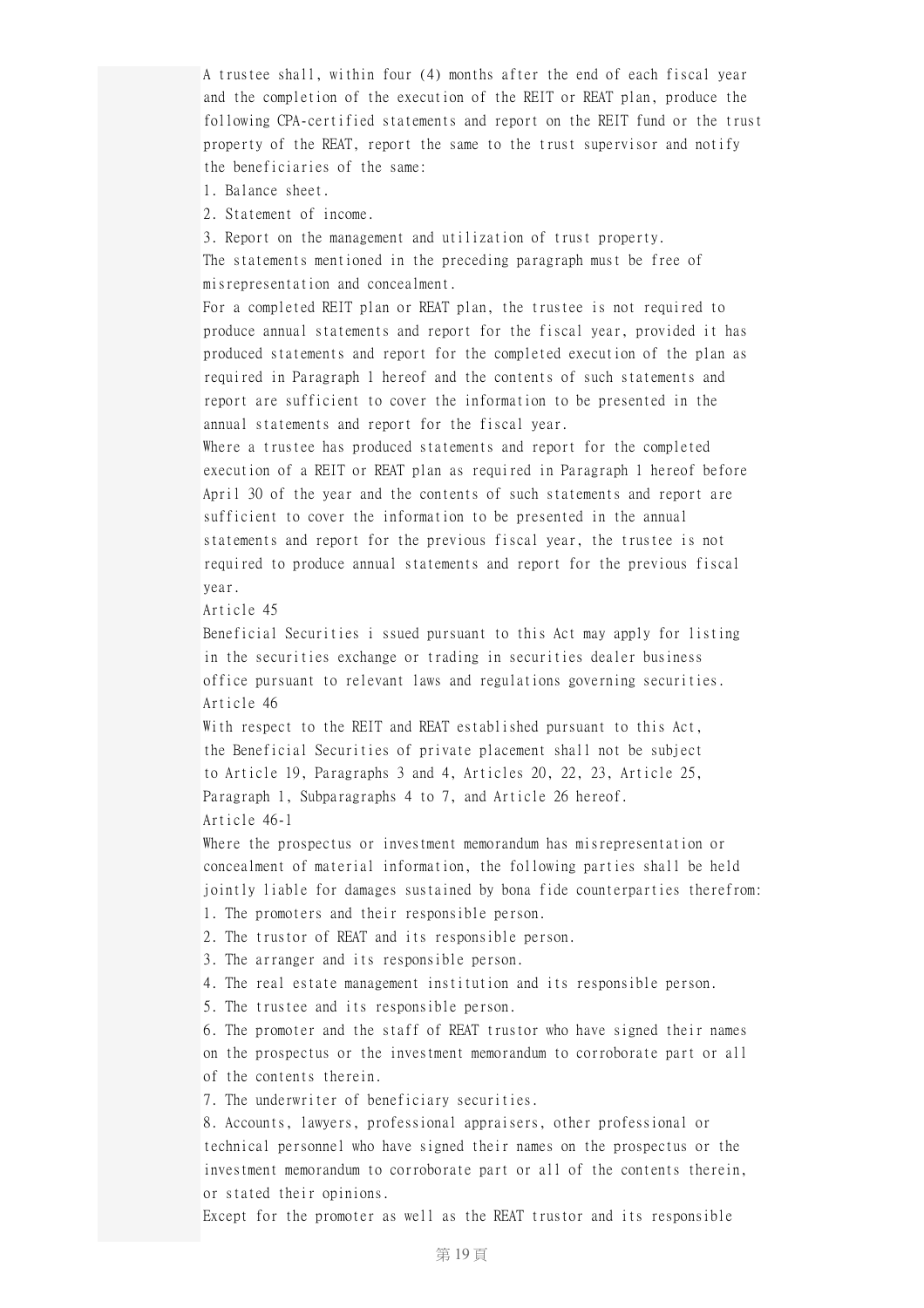person, the other parties mentioned in Subparagraphs 1 to 7 of the preceding paragraph are exempted from the liability for damages, provided they could show that they have exercised due diligence for the part of the prospectus or investment memorandum not certified by professionals mentioned in Subparagraph 8 of the preceding paragraph and have sound reasons to believe that the material information contained therein is free of misrepresentation or concealment, or have sound reasons to believe that the certified opinions given by the professionals are true. The professionals mentioned in Subparagraph 8 of the preceding paragraph may be exempted from the liability for damages, provided they could show that they have conducted reasonable investigation or survey and have sound reasons to believe that their certification or opinions are truthful.

Section Two Beneficiaries' Meetings and Trust Supervisors Article 47

Article 20, provisions in Section 3 of Chapter 2, and Article 42 of the Financial Asset Securitization Act shall apply mutatis mutandis to beneficiary securities issued or delivered through real estate securitization, unless it is otherwise provided for in the trust contract and stated in the prospectus or investment memorandum. Article 48

To protect the rights and interests of the beneficiaries, a trustee may appoint a trust supervisor pursuant to the REIT contract or REAT contract and apply, mutatis mutandis, Paragraphs 2 and 3 of Article 28, Article 29, and Articles 31 to 33 of the Financial Asset Securitization Act. The trust supervisor shall not be the promoter or an interested party, staff, or employee of the trustee, or the trustor of the REAT.

Chapter Five Taxes and Relevant Matters Article 49

The retrieve made by the Trustee in accordance with the trust contract or sales of Beneficial Securities issued or delivered pursuant to this Act shall be exempted from the securities transaction tax. Article 50

The trust interest of Beneficial Securities publicly offered or privately placed pursuant to this Act shall be distributed annually. The distributed trust interest as prescribed in the preceding paragraph shall be the beneficiaries' income and subject to the income tax on interest, and shall not be counted into corporate income of the Trustee. When distributing the interest as referred to in Paragraph 1 hereof, the Trustee shall withhold the income tax in accordance with the applicable withholding rate, and such interest shall be separately taxed and will not be consolidated into the gross personal income or gross corporate income of the beneficiaries. Article 51

When a REIT or REAT employs land as the trust property and the underlying asset to publicly offer or privately place Beneficial Securities, the Trustee shall be the taxpayer for land value tax of such land during the existence of the trust relationship. The calculation of the tax payable shall be based on all trust land of such trust plan within the same municipality or county (city) to jointly calculate the total amount of land value and in accordance with the tax rate as prescribed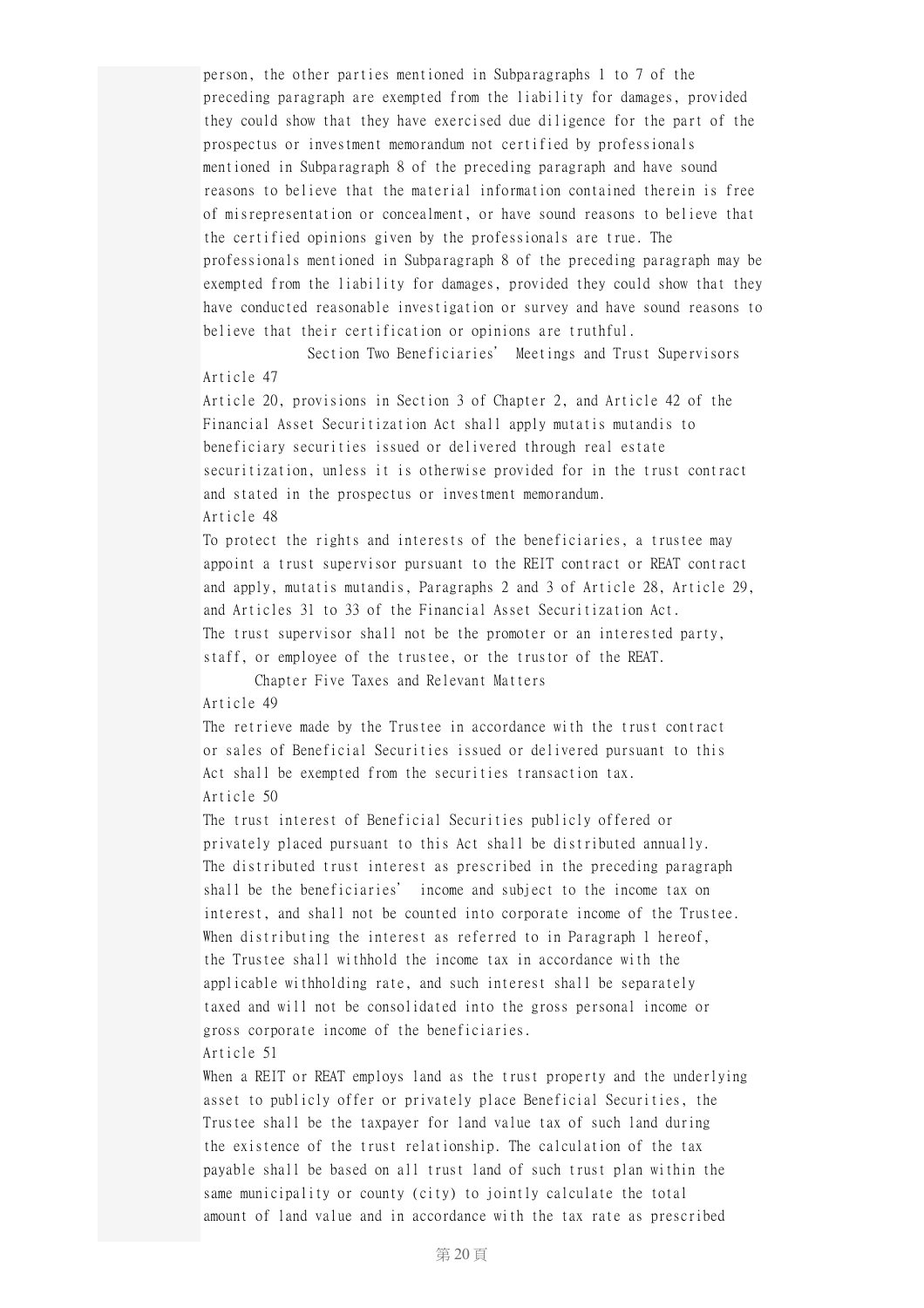under Aritlce 16 of the Land Tax Act to calculate land value tax payable. Article 52

In case that the trust land may not be returned to the trustor after the trust is terminated in accordance with the REAT contract, when transferring the rights of such land at the constitution of the trust act, the trustor shall be the taxpayer, subject to the land increment tax, inapplicable to Article 28-3 of the Land Tax Act. Article 53

The depreciation cost of constructions invested through the REIT plan or the REAT plan may be calculated with an extended period of one-half of the service life as described in the Table of Service Life of Fixed Assets. However, the period of those to be set aside with a selected extended service life shall not be altered afterwards.

Chapter Six Administrative Supervision

# Article 54

For necessary protection of public interest or the rights and interests of the beneficiaries, the competent authority may assign its personnel or appoint an appropriate institution with the authority in charge of target enterprise concerned, with regard to the execution situation and other relevant matters of the REIT plan or the REAT plan, to inspect the business, financial or other relevant matters of the Trustee, real estate management institution, trustor or other related parties of the REAT funds, or may order the aforementioned inspected parties to submit financial statements, list of property, or other relevant information and reports within a prescribed period.

If necessary, the competent authority may appoint a professional or a technician to examine the inspected matters, statements, or information prescribed in the preceding paragraph and to issue a report to the competent authority. The expenses shall be borne by the inspected party.

The guidelines for appointing the professional or technician to conduct examination set forth in the preceding paragraph shall be further prescribed by the competent authority.

## Article 55

When the Trustee operates the trust business in violation of the provisions of this Act or the REIT plan or the REAT plan, the competent authority may remove the Trustee and order the original Trustee to transfer said business and the trust property to the new Trustee, or apply, mutatis mutandis, Article 44 of the Trust Enterprise Act. The transferred Trustee as prescribed in the preceding paragraph shall make announcements in the daily local newspapers circulated at the place of its principal office or in other ways prescribed by the competent authority, within two (2) days after the business and the trust property are transferred.

## Article 56

Where the real estate management institution has one of the following situations and fails to make corrections within a given time period as notified by the trustee, the trustee may terminate the appointment agreement and transfer the appointed matters to another real estate management institution, without being restricted by the original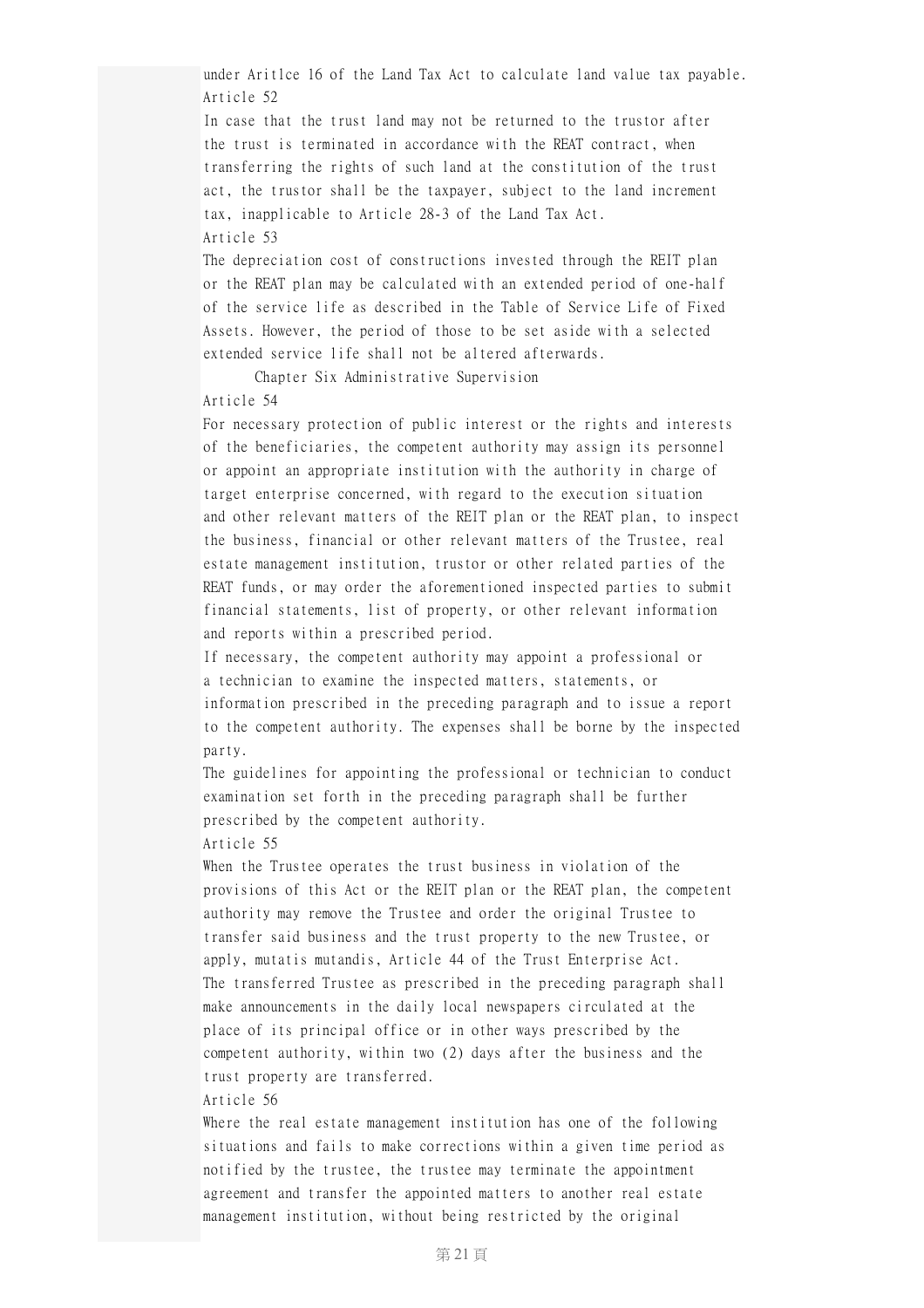appointment agreement, and report the matter to the competent authority for reference after the termination of appointment:

1. Violation of the matters agreed in the appointment agreement; or 2. Severe deficiencies in the business or finance.

The real estate management institution shall settle and transfer the business and finance related to the appointed matters within a time period given by the trustee when the appointment agreement is terminated pursuant to the preceding paragraph hereof. Where the real estate management institution fails to settle and transfer within the given time period, the trustee may proceed with the settlement by itself and the results of the settlement are binding to the real estate management institution. Machinery and other articles left on the managed real estate by the real estate management institution shall be removed within a given time period. Where the real estate management institution fails to do so, such articles shall be deemed as abandoned and the trustee may dispose of those articles by itself at the expense of the real estate management institution. If any of the situations as mentioned in Paragraph 1 hereof occurs, the trustee shall make announcements in the daily local newspapers circulated at the place of its principal office or in other ways prescribed by the competent authority within two (2) days after the appointment agreement is terminated.

Article 57

When the Trustee operates the REIT or REAT business pursuant to this Act with any of the following circumstances, Article 41 of the Trust Enterprise Act shall apply mutatis mutandis:

1. convening a beneficiaries' meeting pursuant to this Act;

2. failing to distribute trust interest in accordance with the REIT plan or the REAT plan; or

3. other significant matters sufficient to impact the rights and interests of the beneficiaries.

Where any of the circumstances as prescribed in the preceding paragraph and Article 41 of the Trust Enterprise Act occurs when the Trustee operates the REIT or REAT business pursuant to this Act, if such trust has appointed a Trust Supervisor, said Trust Supervisor shall be informed.

Chapter Seven Penalty Provisions

Article 58

If any of the following circumstances, the person(s) responsible for such act shall be punished with imprisonment for not less than one (1) year and not more than seven (7) years, and a criminal fine of not more than Ten Million New Taiwan Dollars (NT\$ 10,000,000):

1. an enterprise not qualified as a Trustee as provided for in Article 4, Paragraph 2 hereof serves as a Trustee for the REIT or REAT and offers/issues Beneficial Securities; or

2. the Trustee offers and issues Beneficial Securities without the approval of or effective registration with the competent authority, in violation of Article 6, Paragraph 1 or Article 29, Paragraph 1 hereof.

Article 59

In case of any of the following events that causes damage to the public,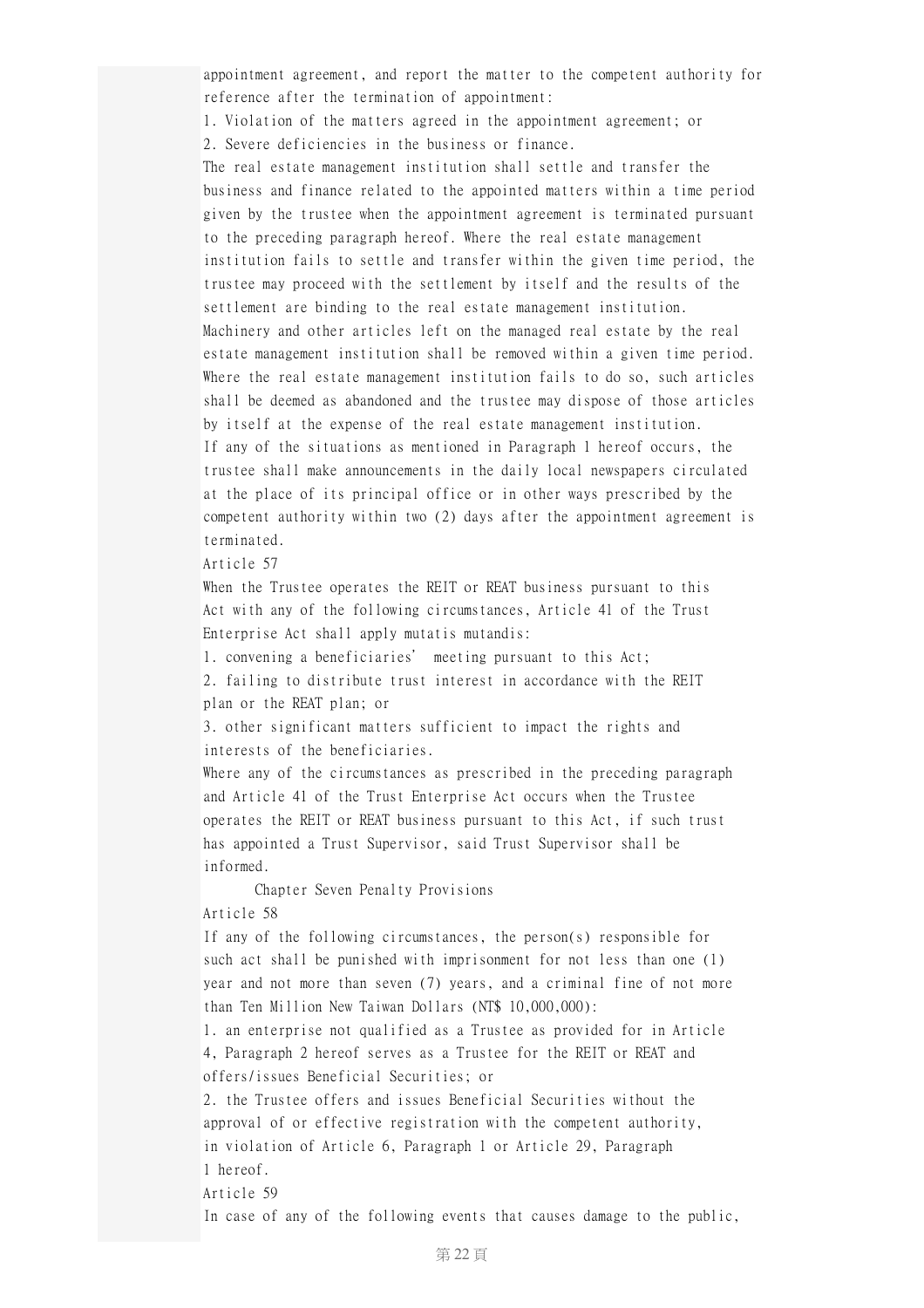other persons, or the trust property, the person(s) responsible for such act shall be punished with imprisonment for not less than six (6) months and not more than five (5) years, and in addition, a fine of not more than Three Million New Taiwan Dollars (NT\$3,000,000):

1. Documents or information contained therein provided by the trustee pursuant to Paragraph 1 of Article 6, Paragraph 1 of Article 8, Paragraph 3 of Article 9, Article 15, Paragraph 1 of Article 29, Paragraph 1 of Article 31, Paragraph 3 of Article 32, or Article 36 herein to which Article 15 herein applies mutatis mutandis contain false representation or concealment;

2. The private placement of beneficiary securities violates Paragraph 6 of Article 13 herein to which Paragraph 1, Article 20 of the Securities and Exchange Act applies mutatis mutandis;

3. The arranger, real estate management institution, promoter or trustor of the REAT provides false statements or employs other illicit methods to cause the trustee to record false information in documents as specified in Paragraph 1 of Article 6, Paragraph 1 of Article 8, Paragraph 3 of Article 9, Article 15, Paragraph 1 of Article 29, Paragraph 1 of Article 31, Paragraph 3 of Article 32, or Article 15 herein to which Article 36 herein applies mutatis mutandis;

4. Violating Article 44 herein by providing false statements or having concealed information regarding the state of credit rating and credit enhancement;

5. Violating Paragraph 2 of Article 44-1 by containing false statements or having concealed information in statement or report;

6. The trust supervisor or the person(s) appointed by the beneficiaries' meeting pursuant to Article 47 herein to which Paragraph 1 of Article 27 of the Financial Asset Securitization Act applies mutatis mutandis acts against his/her duties with the intention of acquiring illegal profits for his/her own or a third party; or

7. The appraisal report made by the professional appraiser pursuant to the provisions of this Act contains false representation or concealment. Article 60

If any of the following circumstances, the person(s) responsible for such act shall be punished with imprisonment for not less than two (2) years or detention, and/or a criminal fine of not more than Three Million New Taiwan Dollars (NT\$ 3,000,000):

1. an enterprise not qualified as a Trustee as provided for in Article 4, Paragraph 2 hereof serves as a Trustee of a REIT or REAT and privately places and delivers Beneficial Securities;

2. the Trustee privately places and delivers Beneficial Securities without the approval of or registration with the competent authority, in violation of Article 6, Paragraph 1 or Article 29, Paragraph 1 hereof; or

3. the private placement of Beneficial Securities violates Article 13, Paragraph 1 or Article 36 hereof referring to the mutatis mutandis application of Article 13, Paragraph 1 hereof. Article 61

In case of any of the following situations, the person(s) responsible for such act shall be punished with imprisonment or detention for not, and/or a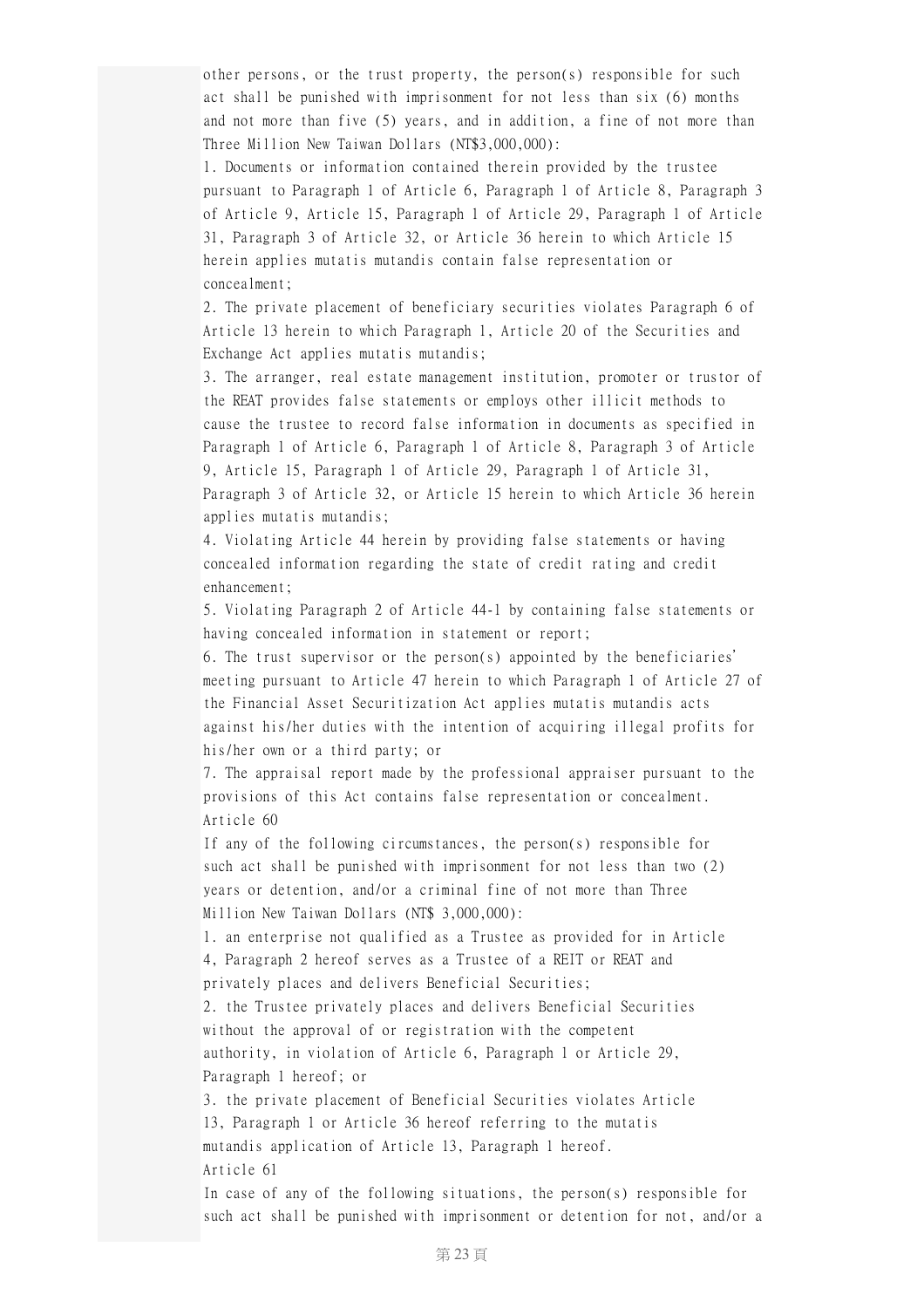fine of not more than Three Million New Taiwan Dollars (NT\$3,000,000): 1. Reselling privately placed beneficiary securities in violation of Paragraph 6 of Article 13 herein to which Paragraph 1 of Article 43-8 of the Financial Asset Securitization Act applies mutatis mutandis; or 2. Violating Article 15 or Article 36 herein to which Article 15 applies mutatis mutandis by failing to provide the prospectus or investment memorandum in a manner prescribed by the competent authority and causing damages to the public or other persons.

Article 62

Any of the following events shall be subject to an administrative fine of not less than Two Million New Taiwan Dollars (NT\$2,000,000) and not more than Ten Million New Taiwan Dollars (NT\$10,000,000), and shall also be ordered to comply or correct within a prescribed time period, and failing to comply or correct within the prescribed time period may be consecutively punished:

1. Altering the REIT plan or the REAT plan in violation of Paragraph 2 of Article 9, or Paragraph 2 of Article 32 herein;

2. The trustee fails to report for the record in violation of Paragraph 4 of Article 13, Paragraph 2 or 3 of Article 14, or Article 36 herein to which Paragraph 4 of Article 13, and Paragraph 2 or 3 of Article 14 herein applies mutatis mutandis;

3. Violating the restrictions on investment objects, ratios or amounts set forth in Paragraphs 1 to 3 and Paragraphs 5 to 7 of Article 17 herein or drawing on the funds in violation of Paragraph 4 of the same article; 4. Violating Article 18 or Article 36 herein to which Article 18 applies mutatis mutandis governing the utilization of idle funds or Paragraph 1 of Article 30 governing the restrictions on the transfer of property rights; 5. Borrowing money in violation of Paragraphs 1 and 2 of Article 19, or Article 36 herein to which Paragraphs 1 and 2 of Article 19 applies mutatis mutandis;

6. Violating Paragraph 1 or Paragraph 3 of Article 22, Article 34, or Article 36 to which Paragraph 3 of Article 22 applies mutatis mutandis governing appraisals;

7. The trust supervisor fails to attend the beneficiaries' meeting without any justified reasons in violation of Article 47 herein to which Paragraph 2, Article 23 of the Financial Asset Securitization Act applies mutatis mutandis;

8. The trust supervisor fails to attend the meeting of specific type of beneficiaries without any justified reasons in violation of Article 47 herein to which Paragraph 4, Article 26 of the Financial Asset Securitization Act applies mutatis mutandis;

9. The trust supervisor violates Paragraph 1 of Article 48 herein to which Paragraph 2, Article 28 of the Financial Asset Securitization Act applies mutatis mutandis;

10. The trust supervisor refuses to exercise the rights of beneficiaries without any justified reasons in violation of Paragraph 1 of Article 48 herein to which Paragraph 2, Article 31 of the Financial Asset Securitization Act applies mutatis mutandis; or

11. The trust supervisor is an interested party, staff, employee of the trustee, or the trustor of the REAT in violation of Paragraph 2 of Article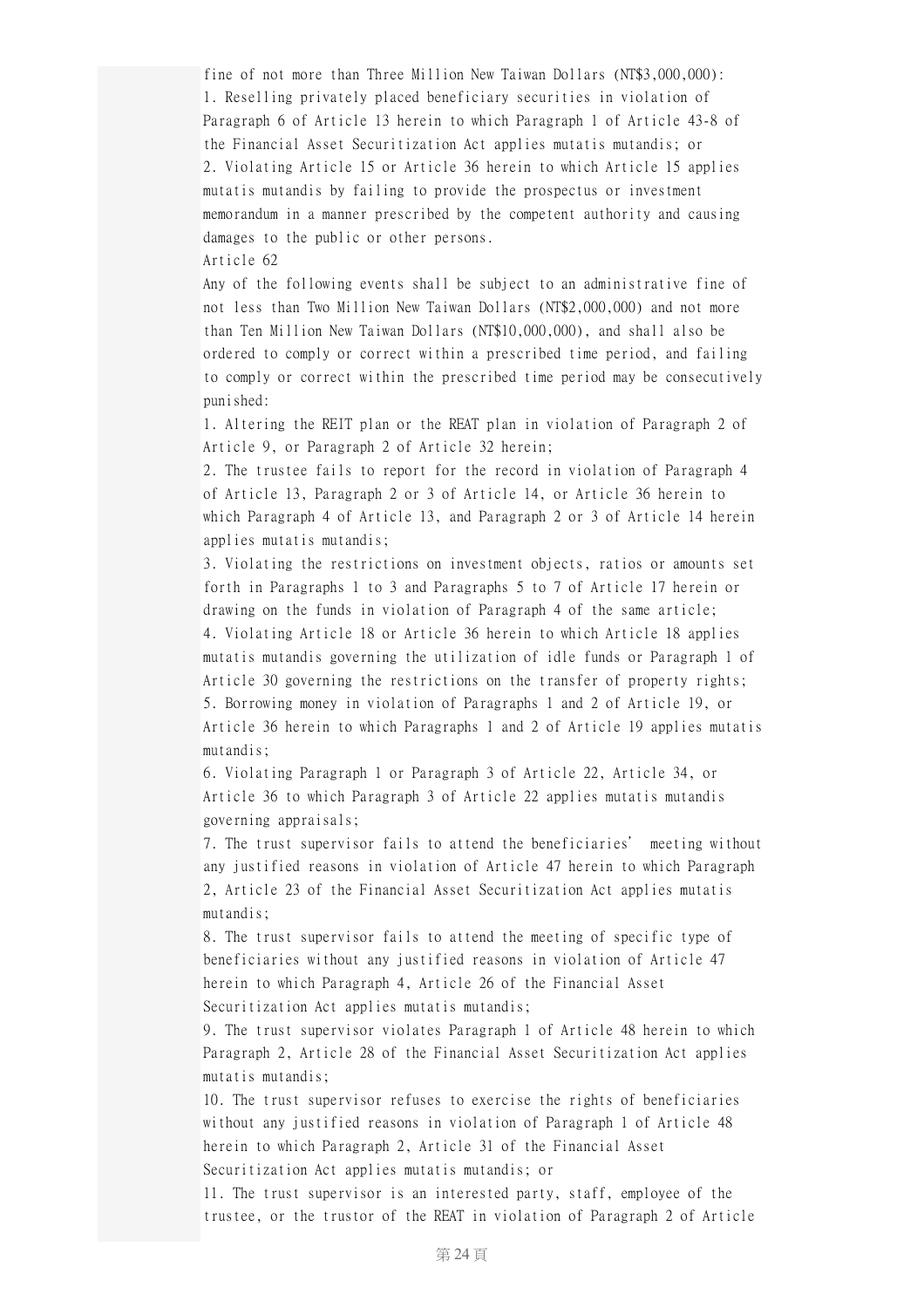48 herein.

Article 63

In case of any of the following events, the trustee shall be subject to an administrative fine of not less than One Million New Taiwan Dollars (NT\$1,000,000) and not more than Five Million New Taiwan Dollars (NT\$5,000,000), and shall also be ordered to comply or correct within a prescribed time period, and may be consecutively punished if failing to comply or correct within the prescribed time period:

1. Appointing other persons to manage or dispose real estate without stating in the plan or contract of the REIT or REAT in violation of Subparagraph 1, Paragraph 1 of Article 8, Subparagraph 1 of Article 10, Subparagraph 1, Paragraph 1 of Article 31, Subparagraph 5, Paragraph 1 of Article 33 herein;

2. Violating Article 11 or Article 36 herein to which Article 48 of the Financial Asset Securitization Act applies mutatis mutandis;

3. Publicly offering open-end funds without the approval of the competent authority in violation of Article 16 herein;

4. Engaging in the acts prohibited in Paragraph 1 of Article 25or Article 36 herein to which Paragraph 1 of Article 25 applies mutatis mutandis; 5. Failing to report to the trust supervisor in violation of Paragraph 1 of Article 44-1 herein;

6. Refusing the request in violation of Article 47 herein to which Paragraph 2, Article 42 of the Financial Asset Securitization Act applies mutatis mutandis; or

7. Failing to notify the beneficiaries of the fact regarding the appointment of the trust supervisor within the given time period in violation of Paragraph 1 of Article 48 herein to which Paragraph 3, Article 28 of the Financial Asset Securitization Act applies mutatis mutandis. Article 64

In any of the following circumstances, the Trustee shall be punished with an administrative fine of not less than Six Hundred Thousand New Taiwan Dollars (NT\$ 600,000) and not more than Three Million New Taiwan Dollars (NT\$ 3,000,000), and shall also be ordered to comply or correct within a prescribed time. If failing to comply or correct within the prescribed time, it shall be consecutively imposed for each successive failure:

1. failing to operate the trust business in accordance with the REIT plan or the REAT plan, in violation of Article 9, Paragraph 1 or Article 32, Paragraph 1 hereof;

2. failing to make an announcement of the borrowed money contract or failing to adjust the borrowed money within a prescribed time when the amount exceeds the ratio prescribed by the competent authority, in violation of Article 19, Paragraphs 3 and 4 or Article 36 hereof referring to the mutatis mutandis application of Article 19, Paragraph 3 or 4 hereof;

3. the current assets fail to achieve the ratio prescribed by the competent authority and are not adjusted within the prescribed time, in violation of Article 20 hereof;

4. violation of Article 22, Paragraph 4, Article 26, Paragraphs 1 and 6, Article 36 hereof referring to the mutatis mutandis application